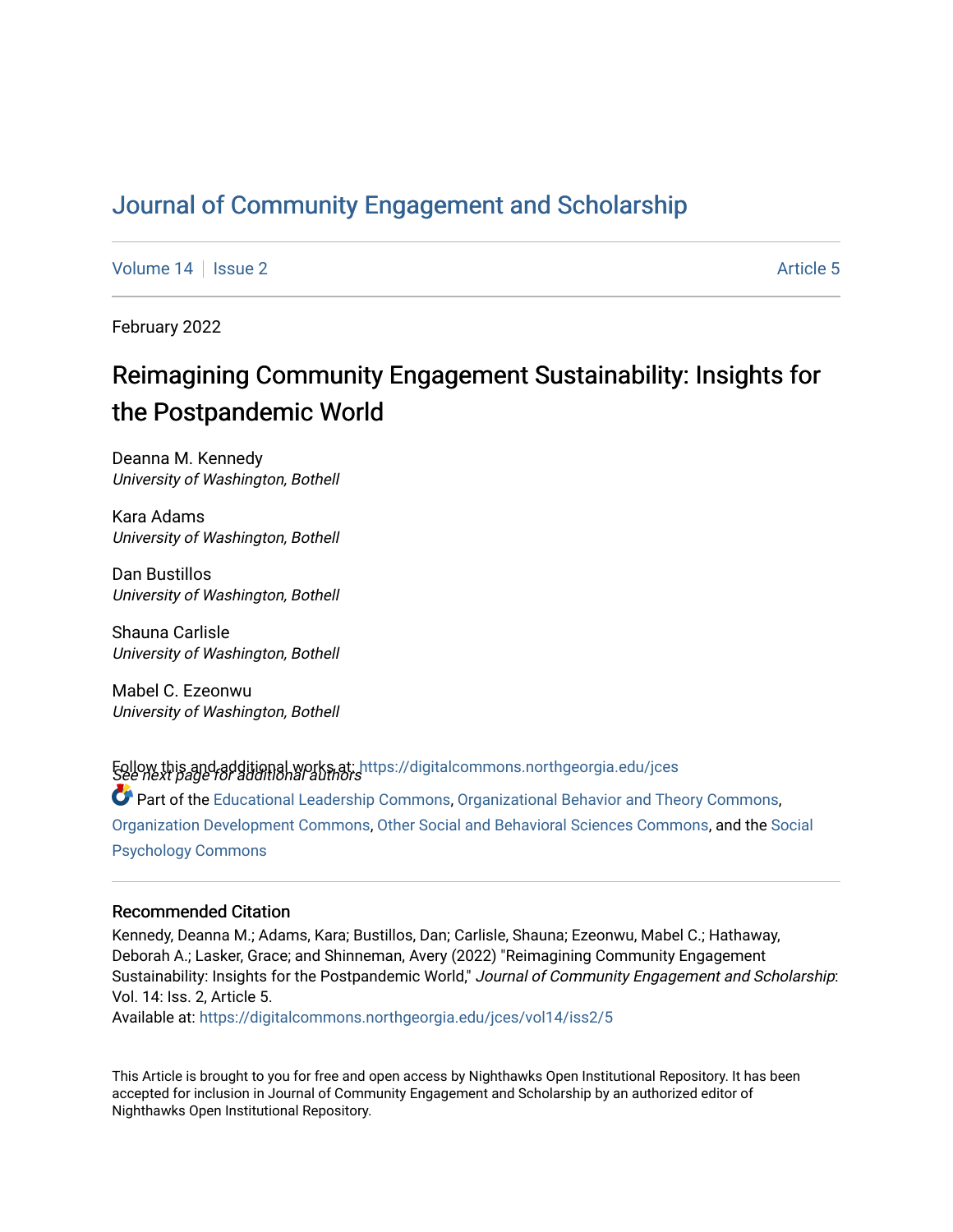## Reimagining Community Engagement Sustainability: Insights for the Postpandemic World

## Authors

Deanna M. Kennedy, Kara Adams, Dan Bustillos, Shauna Carlisle, Mabel C. Ezeonwu, Deborah A. Hathaway, Grace Lasker, and Avery Shinneman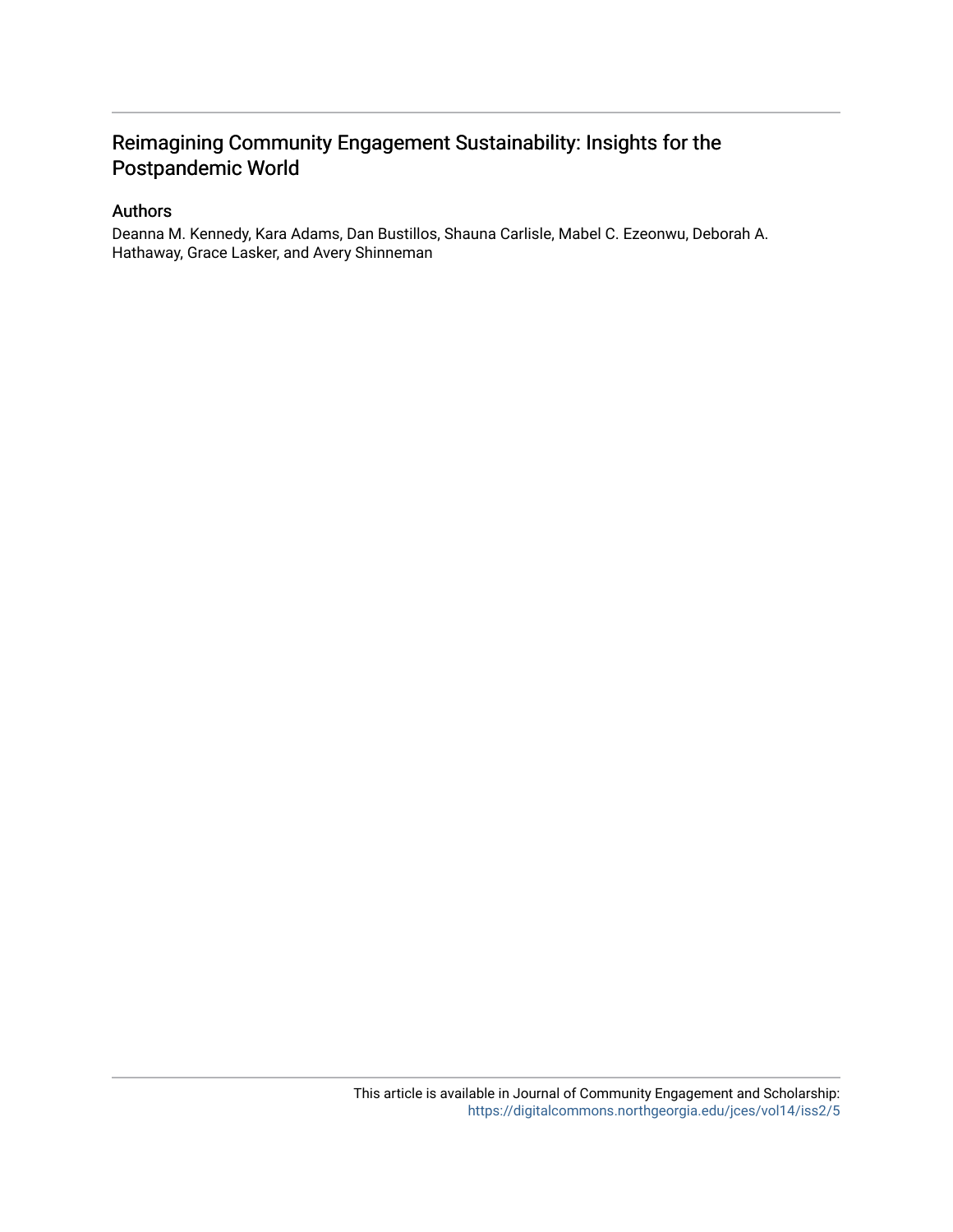## **Reimagining Community Engagement Sustainability: Insights for the Postpandemic World**

Deanna M. Kennedy, Kara Adams, Dan Bustillos, Shauna Carlisle, Mabel C. Ezeonwu, Deborah A. Hathaway, Grace Lasker, and Avery Shinneman

#### **Abstract**

Scholars in the community engagement field have long discussed measures to sustain community engagement on campus. When COVID-19 emerged, however, university operations, including communityengaged teaching and research, had to pivot. The conversation was no longer about sustaining community engagement but about enduring the pandemic for the sake of students, faculty, and community. In order to inform a more durable community engagement strategy for the postpandemic world, we apply a sensemaking approach for the purpose of organizational learning. We collected quantitative data about 40 planned courses and surveyed 22 community-engaged faculty from April to August 2020 (spring–summer academic quarters). In the same period, we gathered qualitative data from 41 respondents comprising 28 faculty and 13 community partners. The quantitative analysis suggested that, overall, faculty maintained a positive outlook regarding the strategies they used to address the needs of students and community partners and regarding their own expectations and innovations. The qualitative data revealed seven themes—loss and challenge, future uncertainty, action strategies, communication strategies, technology, collaborative resilience, and student considerations—that can help us consider community engagement through the lenses of experience, adaptation, and sustainability. The insights provided here offer ways to improve durability within sustainable community engagement practices.

Community engagement has become a staple on university campuses over the last 30 years. In part, the proliferation of community engagement in higher education was sparked by criticism in the 1980s and 1990s that universities held significant resources that could address community issues but that were not being adequately extended (Boyer, 1990; O'Meara & Rice, 2005). As more universities strategically adopted communityengaged activities, a generally accepted definition of community engagement was developed by the Carnegie Foundation: a "collaboration between institutions of higher education and their larger communities (local, regional/state, national, global) for the mutually beneficial exchange of knowledge and resources in a context of partnership and reciprocity" (Driscoll, 2008, p. 39). Higher education's increasing commitment to community engagement has further been recognized in the 359 campuses that, as of the 2020 cycle, have earned the Carnegie Elective Classification for Community Engagement.

The heightened work of community engagement in higher education has prompted interest in the development of best practices. While community-university partnerships unfold in different ways (Boyle et al., 2011), the best practices for lasting partnerships are built on collaboration,

sharing of resources, communication, and transparent expectations (Holland, 2009). Researchers also note that challenges to sustained community-university partnerships can arise from physical, cultural, political, and economic contexts (Dong et al., 2011). Hence, scholars argue that institutions should not only think sustainably but also consider the durability of their community engagement approach (Vargiu et al., 2019). Given the current pandemic, it is timely to consider what we have learned about the durability of communityuniversity partnerships in the context of crisis events and disasters and how the pandemic may prompt best practices and sustainability strategies for community engagement in the future.

We frame our learning approach as a sensemaking endeavor couched in organizational learning, one that seeks to articulate an understanding of the situation that further prompts action and catalyzes plans for change (e.g., Weick et al., 2005). Sensemaking activities can be helpful in facilitating organizational processes such as changes in organizational mission, organizational learning, and innovation (Maitlis & Christianson, 2014). We assert that sensemaking is a particularly relevant process for exploring community engagement during the pandemic because it has the potential to highlight the voices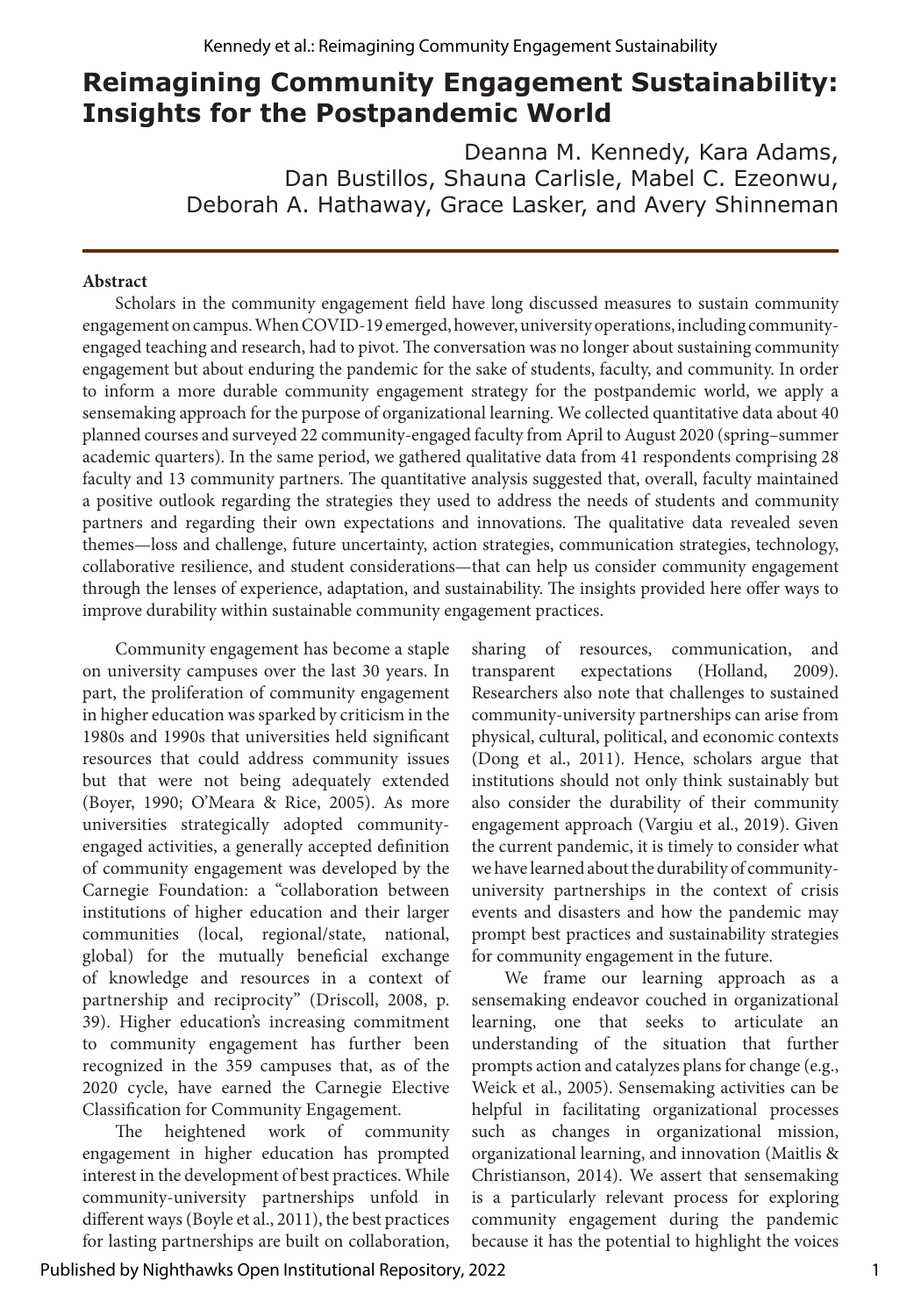of the people involved. Researchers suggest that adaptations can be best understood by analyzing the way individuals talk about an experience, the words they use, and their interpretations of the event in question (Gephart, 1992). We specifically gather data from faculty and community partners to learn about their experiences, strategies, and innovations in response to the pandemic.

This work contributes to the sustainable community engagement literature in a number of ways. First, we focus on the experience of the pandemic for faculty and community partners. This approach gives insight into what community engagement means from their perspectives. While faculty can provide one side of the story by sharing university-driven adaptations, the partners' side of the story elevates our understanding of the energy required to make partnerships work and personifies an often-underrepresented voice in community engagement research. Second, as we are still emerging from the pandemic, we recognize the urgency of recalibrating sustainable community engagement. As a result, this paper will discuss strategies from our analysis that can be implemented across institutions to increase and improve the resilience of community engagement amid the pandemic. Researchers note that although the negative events and potential undesirable outcomes of any crisis can be overwhelming, there are positive and opportunistic sides to any crisis, as well (Echterling et al., 2004). We aim to highlight the insights gained during the pandemic that can advance a more durable community engagement strategy. Third, sensemaking is not only a way of understanding a situation but also a means of establishing action-oriented next steps (Weick, 1995). Thus, this study reveals innovations, creativity, and insights that can help institutions support community engagement work now and in the future.

## **Motivation and Research Questions**

#### *Community Engagement Sustainability*

Prior to the pandemic, a leading community engagement proponent, Barbara Holland (2009), wrote of the key question for community engagement and institutionalization: "'Will it last?' or 'Will it die out when we have a new leader or when the grant ends?'" (p. 86). While scholars have described a number of best practices for initiating university-community engagement (e.g., Welch, 2016), the work of sustaining community engagement is much more complex (e.g., Burton et al., 2019; Weerts, 2019). Notably, in the model of placement-based community engagement, Yamamura and Koth (2018) wrote about institutions that took from 6 to 29 years to reach the sustaining phase of community engagement. The complexity of sustainment is illustrated not only by the time it takes a partnership to attain a sustaining phase but also by the way energies and contextual factors enable sustainment. Indeed, Bowers' (2017) review of 10 different ongoing university-community partnership models surfaced a number of relevant factors, including the importance of connections, trust, and relationships to successful partnerships and the inhibiting factors of conflict and disagreement in university and partner expectations. As Boyer (1990) indicated, what matters in the partnership context are the interactions of the people that ultimately affect the system.

Beyond attaining a sustainable program, institutions may also consider whether their program is durable. A study by Vargiu et al. (2019) on the over-50-year persistence of Science Shops in Europe offers some interesting insights into durability. In particular, the authors found that diversity in Science Shops' engagement with community partners and their ability to change focus as interest in science changes over time may have helped them persist independent of institutional and political matters. Indeed, the authors note that Science Shop programs engage a variety of project stakeholders and different numbers of students at different years of study. While the case of the Science Shops exemplifies the durability of programming in the face of mostly internal turbulence, little is known about how community engagement can be sustained when faced with an external crisis or disaster response.

## *Community Engagement and Disasters*

Our focus on crisis events and disaster is timely to the emergent COVID-19 situation. Moreover, while disasters may seem to be infrequent events, research suggests that, globally, disaster events have dramatically increased in frequency and intensity in the past 20 years (National Centers for Environmental Information, 2022). Disasters create a cascade of events that significantly disrupts the functional capacities of regions and institutions (e.g., Choi et al., 2019; Quarantelli, 1998). Data suggest that individuals and communities respond and adapt to crises quickly, rationally, and effectively, whereas bureaucratic institutions, which are designed to be rigid and reliable over the long term, do not (e.g., Quarantelli, 1998). As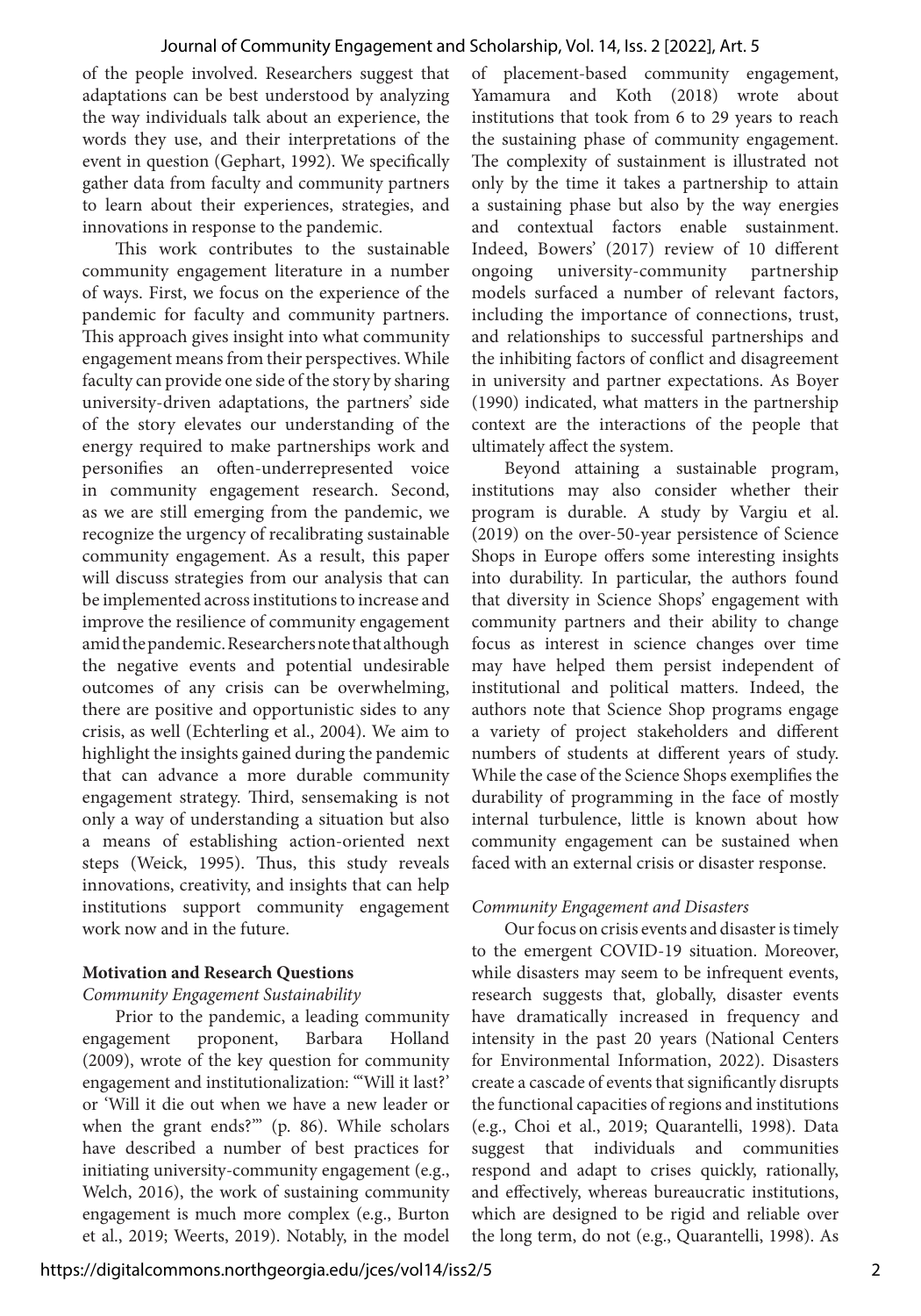institutions of higher education are not often agile entities, it is important to consider how institutions, and specifically institutional programming around community-engaged teaching and research, have responded to the pandemic.

Our work at the intersection of disaster response and community engagement within higher education is motivated by the paucity of literature that currently addresses this topic. Table 1 presents the exemplar literature on this topic. In Evans-Cowley (2006), a service-learning course pivoted to focus on disaster planning for the Mississippi Gulf Coast following Hurricane Katrina. The work provides recommendations and insights about managing a long-distance project and also illustrates the opportunities for mutual benefit in leveraging academic knowledge and student innovation to aid city and zoning administrators. Similarly, Gagnon et al. (2016) shared insights on the process and outcomes of a predisaster planning collaboration with the community of Québec City. Most relevant to our discussion, Grenier et al. (2020) presented best practices for community engagement in service-learning classes during the COVID-19 pandemic and indicated that shared commitment enabled quick action in pivoting courses and moving online. While Grenier et al. presented practices for service-learning partnerships, they did not dive into what the pandemic meant to faculty and partners.

Herein, we build on this work considering disasters and community engagement in universities, in particular the work of Grenier and colleagues, to understand the impact of the pandemic on community engagement work. Further, we broaden our scope to consider crosscampus community engagement experiences, strategies, and innovations in teaching and research that arose during the pandemic.

To address the need for reflection, we apply a sensemaking approach. As explained by Brown et al. (2008), sensemaking involves "processes of organizing using the technology of language processes of labeling and categorizing for instance—to identify, regularize and routinize memories into plausible explanations" (p. 1055). Through sensemaking, those that have been part of the experience in question are able to learn from their own words (Gephart, 1992). The importance of sensemaking lies not only in developing a shared and overt understanding of the experience but also in building organizational learning that prompts and supports future direction and change (Weick et al., 2005). Moreover, Weerts (2019) has suggested that such activities as sensemaking and organizational learning can create a pathway to institutional sustainability in community engagement. We take this a step further to consider the question of durability

| <b>Author</b><br>(year)  | Type of disaster Engagement<br>context                                   |          | <b>Case analysis</b><br>target                                                                                         | Findings/<br>purpose                                                                |
|--------------------------|--------------------------------------------------------------------------|----------|------------------------------------------------------------------------------------------------------------------------|-------------------------------------------------------------------------------------|
| Evans-Cowley<br>(2006)   | Hurricane<br>Katrina's effect<br>on the Mississippi<br><b>Gulf Coast</b> | Teaching | Service-learning<br>course with zoning<br>partners to create<br>postdisaster<br>community plans                        | Recommendations<br>for implementing<br>service-learning<br>for distance<br>projects |
| Gagnon et al.<br>(2016)  | Community<br>of Québec<br>City, Canada<br>(predisaster<br>context)       | Research | Community-engaged<br>participatory<br>research: Enhancing<br>Resilience and<br>Capacity for Health<br>(EnRiCH) project | Themes reflecting<br>the partnering<br>process and<br>adaptation<br>outcomes        |
| Grenier et al.<br>(2020) | COVID-19                                                                 | Teaching | Service-learning<br>during COVID-19                                                                                    | Practices for<br>establishing<br>community and<br>anchoring the<br>partnership      |

**Table 1.** Higher Education Literature of Community Engagement and Disasters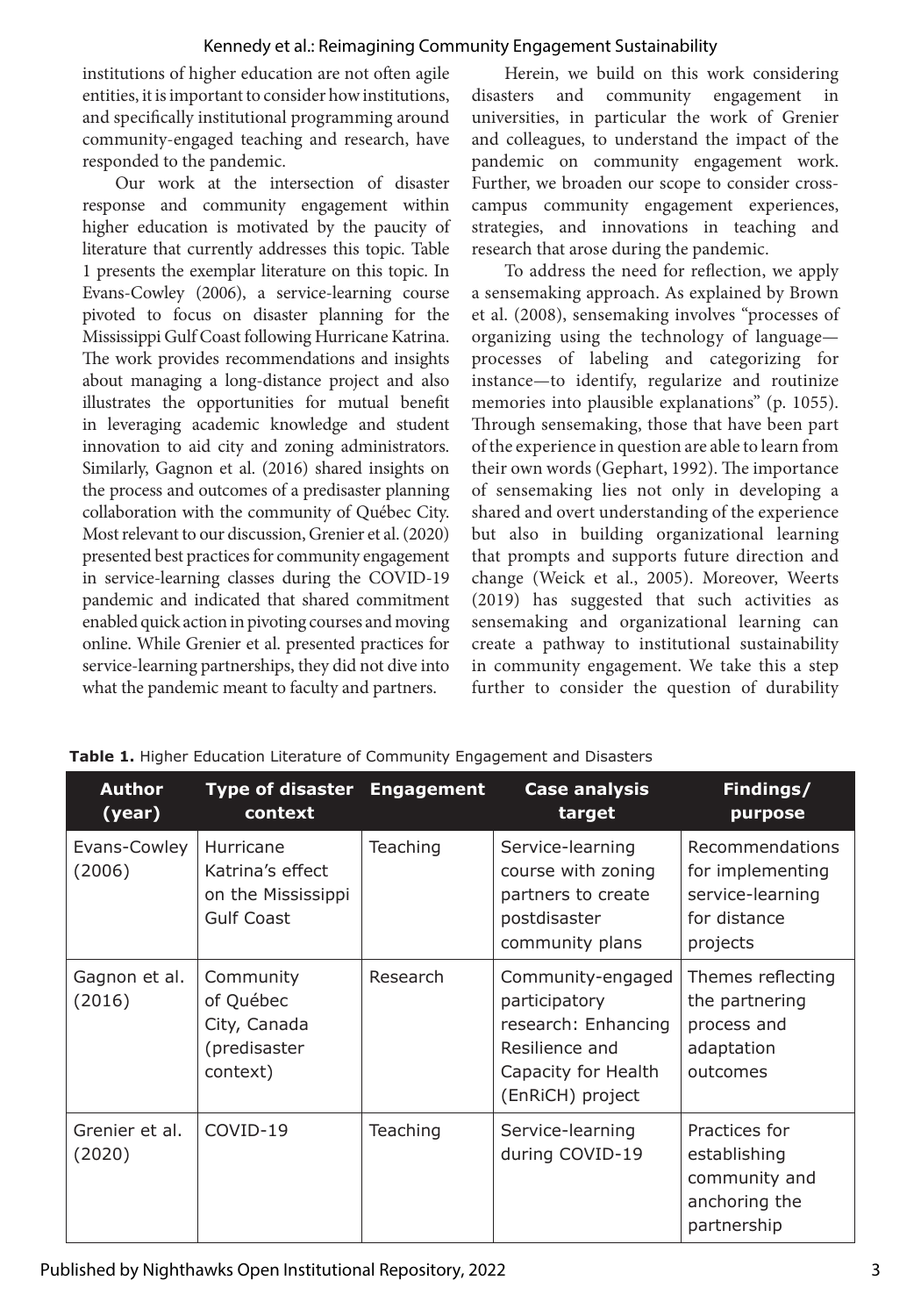in community engagement sustainability plans. To appreciate what can be learned from the pandemic, we consider both faculty and partner perspectives. To ensure a durable community engagement future, it is important to elevate partners' voices in thinking through the mutually beneficial experience of community engagement in research and teaching. Our work is driven by the following research questions:

- 1. What was the experience in teaching and community engagement research practices by faculty and community partners during the pandemic?
- 2. How were practices strategically changed to meet the needs and challenges faced by community engagement partners within the context of a pandemic?
- 3. What tentative innovative and best practices for resilient community engagement programs emerge from the data?

## **Methodology**

This research took a mixed-methods approach to data collection. Our data measurement tool—a questionnaire with both quantitative and qualitative questions—emerged through an iterative process. This questionnaire was designed to capture faculty and partner respondents' actions and perceptions with respect to planned community-engaged teaching and research during two academic quarters of the pandemic. The preliminary questionnaire was piloted and revised to improve respondents' understanding of the questionnaire items and to ensure that collected data would align meaningfully with our research questions. The research study (#STUDY00011150) was reviewed by our Human Subjects Division and received exempt status in September 2020. Data collection was launched in October 2020.

We identified teaching faculty for survey requests using the community engagement office course tracking process. Using this data, we sent requests to 29 faculty teaching in spring quarter and 11 faculty teaching in summer quarter. We acknowledge that not all relevant faculty were identified on the community engagement office's list; the community engagement office estimates that approximately 95% of the faculty teaching community-engaged courses in spring and summer received requests to participate. The community engagement office and our research office do not have processes to track communityengaged research projects. For the purposes of this study, these offices compiled a list of 10

faculty actively working on community research projects, but with this tracking limitation, the survey ultimately went out to an estimated 60% of faculty conducting community-engaged research at our campus. Out of 60 faculty members that we contacted 28 responded, including 22 faculty teaching community-engaged courses (15 teaching in spring and seven teaching in summer) and six faculty researchers working with community partners. Thanks to referrals from faculty, we contacted 40 community partners and received 13 partner surveys.

In total, we received 41 responses to the qualitative portion of the questionnaire. The quantitative portion of the survey was not part of the pilot version completed by six faculty and was not relevant for community partners. Therefore, our quantitative analysis was based on a total of 22 teaching and research faculty responses and had missing data from pilot interviewees (*n* = 6) and partners  $(n = 13)$ .

## *Thematic Coding*

All qualitative data were reviewed to develop a scheme of contextual codes that encompassed the greatest amount of content in the responses (Bohm, 2004). Three researchers began the coding development process by reviewing the qualitative responses to open-ended questions from six surveys (14% of responses; five faculty responses and one partner response). This initial review resulted in a coding scheme with 16 thematic codes. This scheme was further condensed to seven thematic codes during testing and application to provide greater parsimony and independence of codes. We further grouped these seven themes into three categories that represented the different ways in which participants made sense of the pandemic. Table 2 provides the final coding scheme used for analysis. The three researchers then shared responsibility for coding the final surveys such that each survey had two coders. The coding scheme had acceptable reliability, with a Cohen's kappa value of 0.78.

## **Results**

## *Structures Assessment*

As part of our assessment, we analyzed archival data about the community-engaged courses that were planned, canceled, or continued during the COVID-19 pandemic. In placementbased courses, individual or small groups of students conduct their community-engaged work at an organization or environmental physical site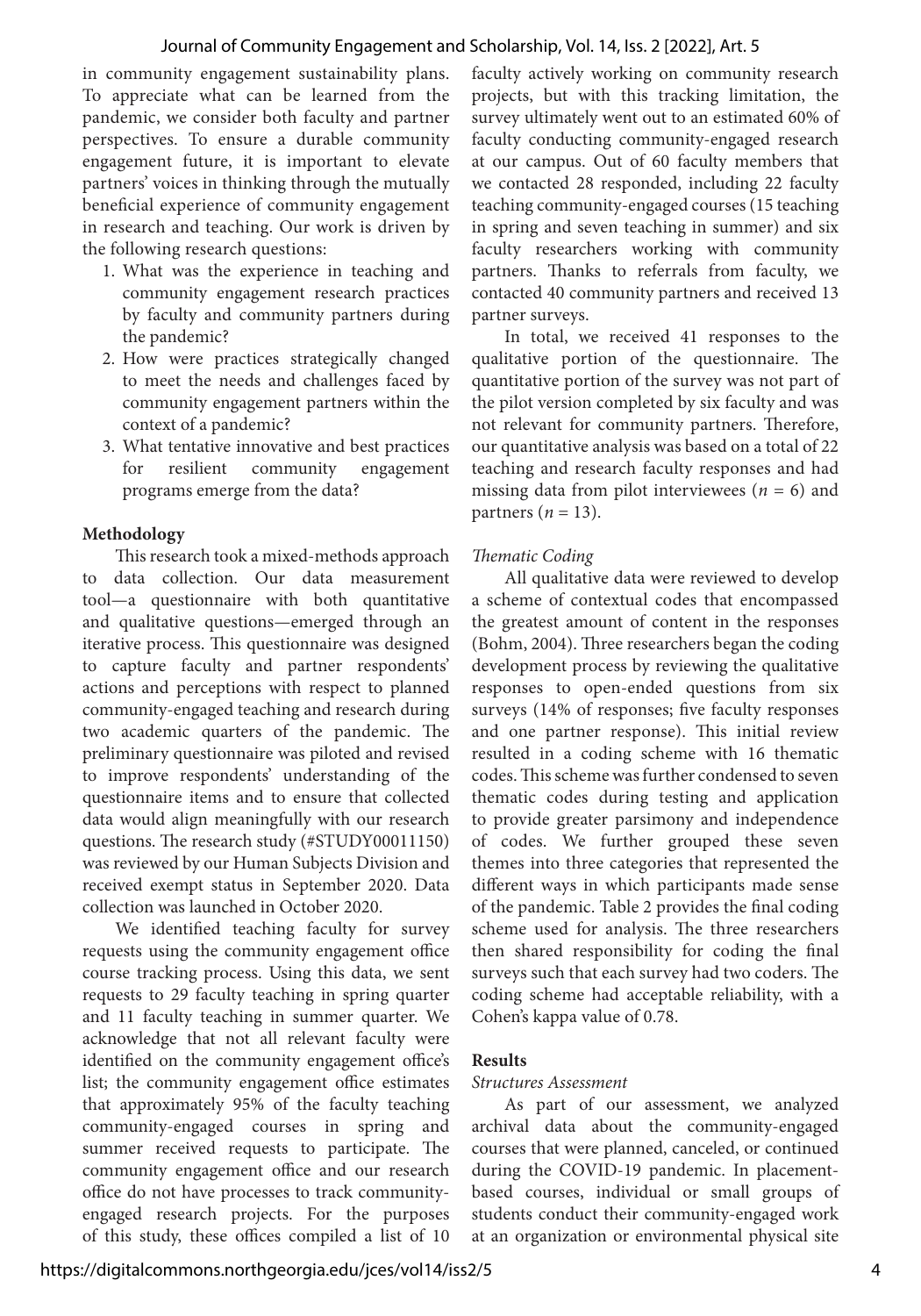"**Being frank** with students and partners that there will be lots of "There was open communication with the education director of the "There was **open communication** with the education director of the tribal college. Although we cancelled the program, we did keep open "Reached out two weeks into the quarter exploring . . . The purpose "Reached out two weeks into the quarter **exploring** . . . The purpose "Having to be remote **dramatically reduced our ability for**  "Traditional partners who wanted in person engagements **had to be**  Experiencing The uncertainty about the future • "Regarding other changes, I have no idea. I won't be teaching this course until next academic year, and that's **simply too far in the future** to plan how to interact with partners. I don't have a good "I'm **not sure** any of those [safety measures] will persist "Students **found it difficult** to conduct necessary needs assessments "I think it would be helpful in the future to provide [students] learning "With **no access to the internet and no ability to collaborate**  "There is a possibility we will work with [our non-profit partner] in "Being frank with students and partners that there will be lots of tribal college. Although we cancelled the program, we did keep open be remote dramatically reduced our ability for "Traditional partners who wanted in person engagements had to be "Regarding other changes, I have no idea. I won't be teaching this course until next academic year, and that's simply too far in the persist "Students found it difficult to conduct necessary needs assessments "I think it would be helpful in the future to provide [students] learning "With no access to the internet and no ability to collaborate "There is a possibility we will work with [our non-profit partner] in "First and foremost was re-working the syllabi to switch from facefuture to plan how to interact with partners. I don't have a good "First and foremost was **re-working the syllabi** to switch from face-"Using Zoom helps align with community partners' schedules." "**Using Zoom helps** align with community partners' schedules." "It was extremely hard to do a kind of community activity." "It was **extremely hard to do** a kind of community activity." "I'm not sure any of those [safety measures] will "The students **were very creative** and went with the flow." "The students were very creative and went with the flow." sense of how to do the observation/prototyping remotely." sense of how to do the observation/prototyping remotely." which is the foundation of the course" (Lack of technology) which is the foundation of the course" (Lack of technology) "We learned much on how flexible all parties were." "We learned much on **how flexible all parties were**." Example quotes **Definition Example quotes** of the collaboration was still achieved." to-face fieldwork to remote fieldwork." of the collaboration was still achieved." "**Reshaping our objectives** slightly" to-face fieldwork to remote fieldwork."  $\lq$ Reshaping our objectives  $\text{slight}'$ about zoom etiquette." about zoom etiquette." "Zoom helped a lot." "Zoom **helped** a lot." trials and errors" trials and errors" the possibility." postpandemic." Autumn 2020." postpandemic." the possibility." Autumn 2020." o<sub>1</sub> buiveH<sup>"</sup> students." canceled." **students**." **canceled**." remotely." remotely." ••• $\bullet$ ••••••••engagement during the pandemic engagement during the pandemic The uncertainty about the future outside the scope of community Experiencing The loss and trauma created by outside the scope of community The loss and trauma created by measures that occurred during measures that occurred during Adapting Communication that occurred Communication that occurred Use of technology during the Technology Adapting Use of technology during the Student behaviors and class Sustaining Student behaviors and class Adapting Preparation and adaptation Preparation and adaptation Sustaining Practices that may support Practices that may support partnerships in the future partnerships in the future Other Other phrases that were management during the management during the Other phrases that were Definition during the pandemic during the pandemic the pandemic the pandemic the pandemic the pandemic pandemic pandemic **Thematic code Sensemaking**  Sensemaking Experiencing Experiencing **about** Sustaining Sustaining Adapting Adapting Adapting Thematic code Communication Communication considerations considerations Collaborative Collaborative uncertainty uncertainty Technology strategies strategies resilience challenge strategies strategies resilience Loss and Loss and Student Student Future Action Other

## Kennedy et al.: Reimagining Community Engagement Sustainability

**Table 2.** Developed Coding Scheme and Frequency Counts

Table 2. Developed Coding Scheme and Frequency Counts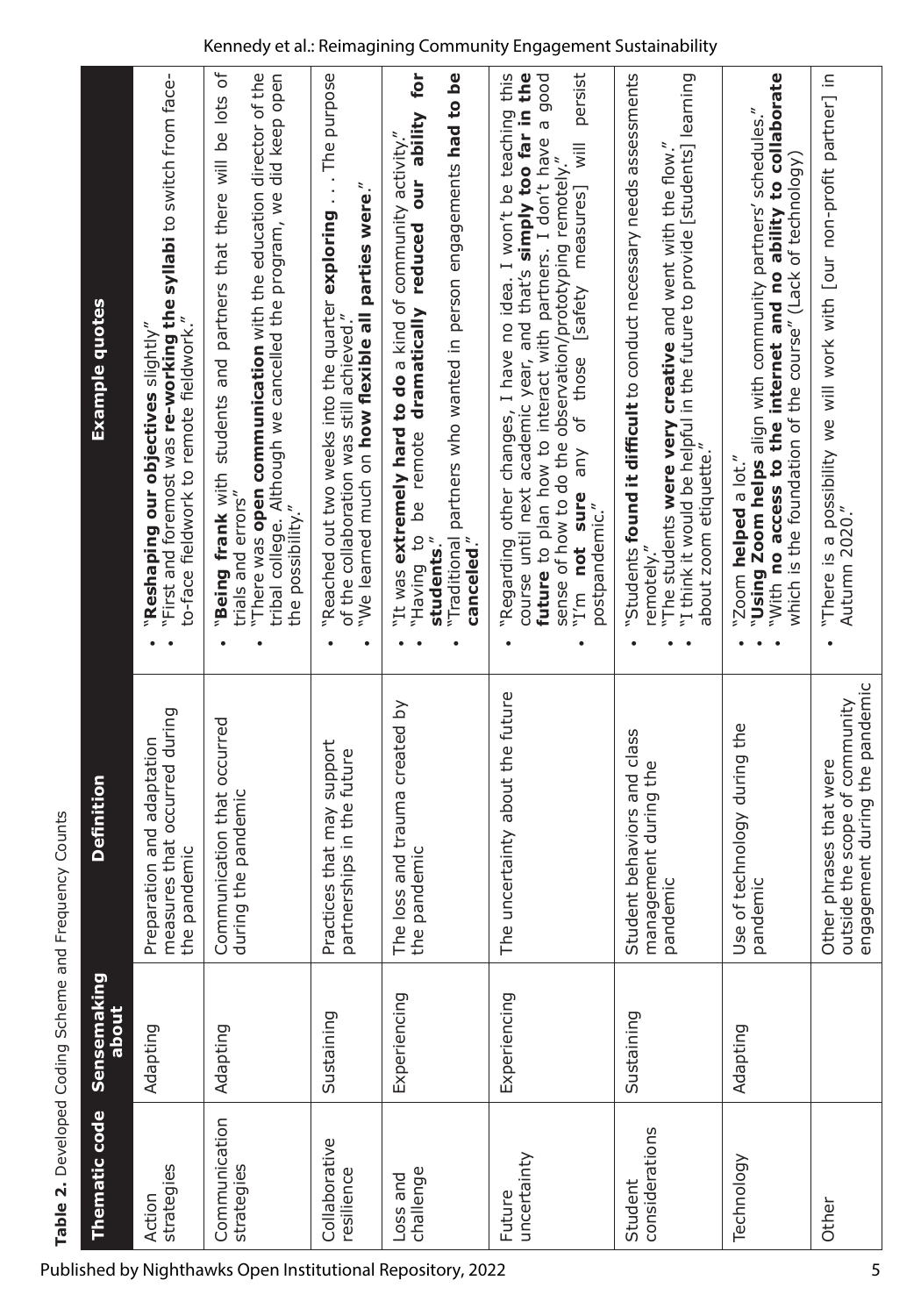for a specific number of hours outside of course time. In project-based courses, students work individually, in small groups, or as a full class on a project or research-based question identified by a community partner in collaboration with faculty. The community engagement structures for teaching are shown in Table 3a, Table 3b, and Table 3c. These data compare the number of community-engaged courses in spring and summer quarters both pre-COVID-19 and during COVID-19. The data show that placement-based courses were reduced by 83% in spring 2020, from 12 to two, and the two courses that continued shifted to project-based community-engaged models. In contrast, spring project-based courses only decreased by 29%, from 17 to 12. Together, the data indicate that over 50% of the communityengaged courses planned for spring quarter were ultimately canceled. This dramatic reduction offers insights about sustaining community engagement in general and also about the durability of projectbased structures over placement-based structures.

## *Quantitative Assessment*

We conducted a quantitative 5-item online survey to assess respondents' action strategies and perceptions of success in their teaching and research during the COVID-19 pandemic. Frequencies and crosstabs were used to analyze quantitative responses in IBM SPSS version 27. Table 4 shows the frequency (*n*) and percentages of participants' responses on a satisfaction scale from 1 (*Very little*) to 7 (*Very much*). For Q1, 15 faculty reported 5 or higher that they employed strategies to meet the needs of the community. For Q2, 17 faculty reported 5 or higher that they employed strategies to meet the needs of students during COVID-19. For Q3, 15 faculty reported 5 or higher regarding satisfaction in their community-engaged experience. For Q4, 14 faculty indicated 5 or

|  | Table 3a. Community-Engaged Courses by Quarter, 2018-2020 |  |
|--|-----------------------------------------------------------|--|

|               |               | Pre-COVID-19 spring and summer quarters |               |             | <b>COVID-19 spring and summer quarters</b> |
|---------------|---------------|-----------------------------------------|---------------|-------------|--------------------------------------------|
| <b>Spring</b> | <b>Summer</b> | <b>Spring</b>                           | <b>Summer</b> | Spring 2020 | Summer 2020                                |
| 2018          | 2018          | 2019                                    | 2019          |             |                                            |
| 29 courses    |               | 10 courses 37 courses 11 courses        |               | 14 courses  | 11 courses                                 |
|               |               |                                         |               | (29 courses |                                            |
|               |               |                                         |               | planned)    |                                            |

**Table 3b.** Placement-Based Versus Project-Based Courses in Spring 2020

| <b>Method of Community-</b><br><b>Based Learning and</b><br><b>Research</b> | <b>Planned for</b><br>spring | Course<br>canceled | Course ran<br>as placement | Course ran<br>as project |
|-----------------------------------------------------------------------------|------------------------------|--------------------|----------------------------|--------------------------|
| Placement-based                                                             | 12                           | 10                 |                            |                          |
| Project-based                                                               | 17                           | 5                  |                            | 12                       |
| Total                                                                       | 29                           | 15                 |                            | 14                       |

**Table 3c.** Placement-Based Versus Project-Based Courses in Summer 2020

| <b>Method of Community-</b>                  |                              |                           | <b>Course</b>       |                          |
|----------------------------------------------|------------------------------|---------------------------|---------------------|--------------------------|
| <b>Based Learning and</b><br><b>Research</b> | <b>Planned for</b><br>summer | <b>Course</b><br>canceled | ran as<br>placement | Course ran as<br>project |
| Placement-based                              |                              |                           |                     |                          |
| Project-based                                | 9                            | 0                         | 0                   | 9                        |
| Total                                        | 11                           |                           |                     |                          |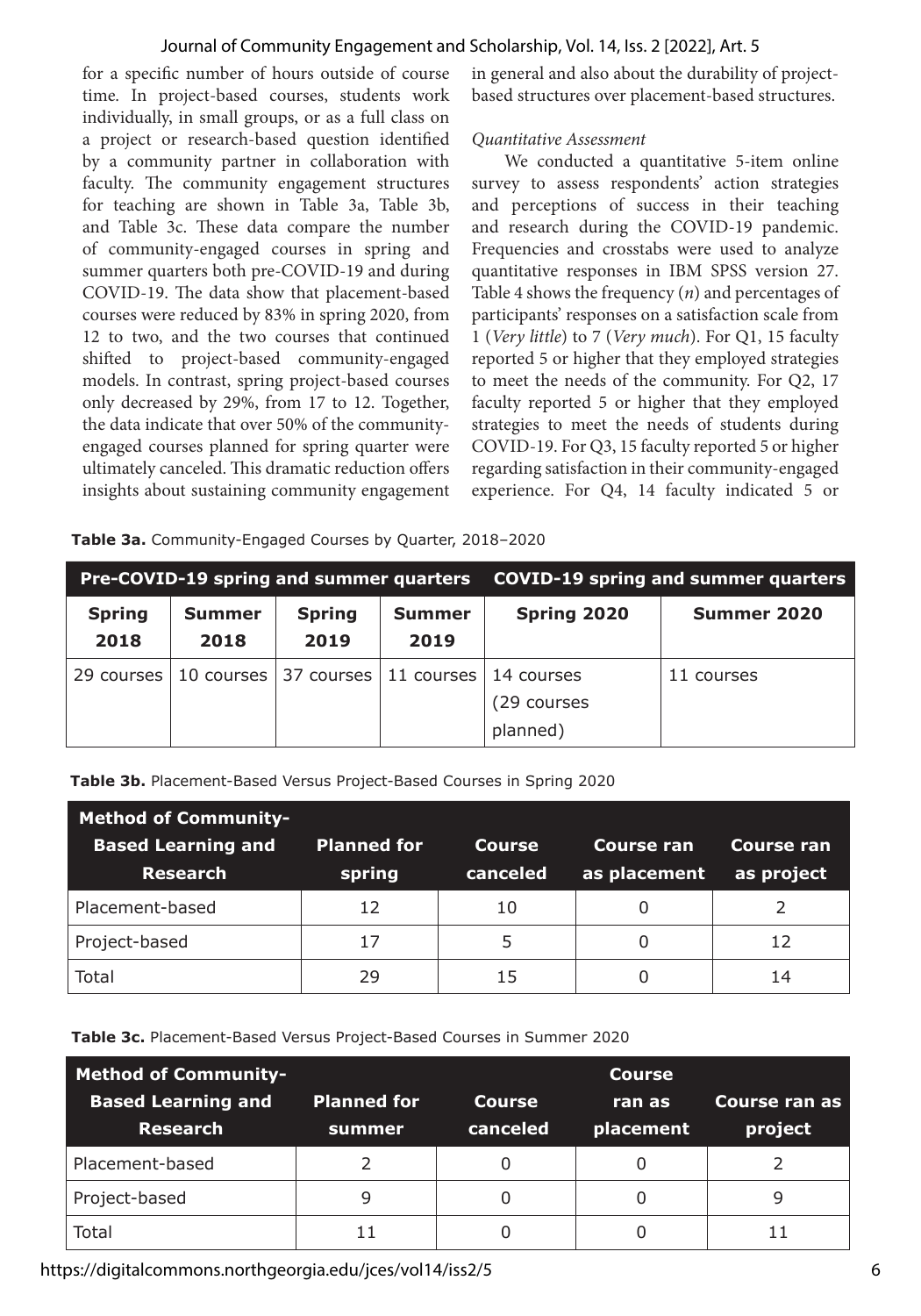| Question                                                                                                                                                                                                |               | $\mathbf{\mathbf{N}}$                  | m          | 4          | LŊ          | $\bullet$         |             | Missing or     |
|---------------------------------------------------------------------------------------------------------------------------------------------------------------------------------------------------------|---------------|----------------------------------------|------------|------------|-------------|-------------------|-------------|----------------|
|                                                                                                                                                                                                         | (Very little) |                                        |            | (Neutral)  |             |                   | (Very much) | not asked      |
| Q1. Strategies                                                                                                                                                                                          | 4(9.8%)       | ı                                      | ı          | $3(7.3\%)$ | 4(9.8%)     | $7(17.1\%)$       | 4           | $\overline{0}$ |
| employed to meet                                                                                                                                                                                        |               |                                        |            |            |             |                   | (9.8%)      | (46.3%)        |
| need of community                                                                                                                                                                                       |               |                                        |            |            |             |                   |             |                |
| partner                                                                                                                                                                                                 |               |                                        |            |            |             |                   |             |                |
| Q2. Strategies                                                                                                                                                                                          | $\sim$        | ı                                      | ı          | $3(7.3\%)$ | 6 (14.6%)   | 8 (19.5%)         | S           | $\overline{1}$ |
| employed to meet                                                                                                                                                                                        | (4.9%)        |                                        |            |            |             |                   | $(7.3\%)$   | (46.3%)        |
| need of students                                                                                                                                                                                        |               |                                        |            |            |             |                   |             |                |
| Q3. Your community                                                                                                                                                                                      | $3(7.3\%)$    | ı                                      | $1(2.4\%)$ | $3(7.3\%)$ | 5 (12.2%)   | 4 (9.8%)          | $6(14.6\%)$ | $\overline{1}$ |
| engagement                                                                                                                                                                                              |               |                                        |            |            |             |                   |             | (46.3%)        |
| experience                                                                                                                                                                                              |               |                                        |            |            |             |                   |             |                |
| Q4. Innovation                                                                                                                                                                                          | $3(7.3\%)$    |                                        | $3(7.3\%)$ | 2 (4.9%)   | $5(12.2\%)$ | 4 (9.8%)          | $5(12.2\%)$ | $\overline{0}$ |
| in community                                                                                                                                                                                            |               |                                        |            |            |             |                   |             | (46.3%)        |
| engagement that                                                                                                                                                                                         |               |                                        |            |            |             |                   |             |                |
| emerged from                                                                                                                                                                                            |               |                                        |            |            |             |                   |             |                |
| COVID                                                                                                                                                                                                   |               |                                        |            |            |             |                   |             |                |
| Q5. I will                                                                                                                                                                                              |               | $10(24.4\%)$<br>$\mathbf{II}$<br>False |            |            |             | True = $11(26.8)$ |             | 20             |
| permanently                                                                                                                                                                                             |               |                                        |            |            |             |                   |             | (48.8%)        |
| make changes to                                                                                                                                                                                         |               |                                        |            |            |             |                   |             |                |
| my community                                                                                                                                                                                            |               |                                        |            |            |             |                   |             |                |
| engagement                                                                                                                                                                                              |               |                                        |            |            |             |                   |             |                |
| Note. N = 41. Data reports n, with full percentages in parentheses. "Missing or not asked" includes pilot interviewees (n = 6) and partners (n = 13), who<br>were not asked the quantitative questions. |               |                                        |            |            |             |                   |             |                |

Published by Nighthawks Open Institutional Repository, 2022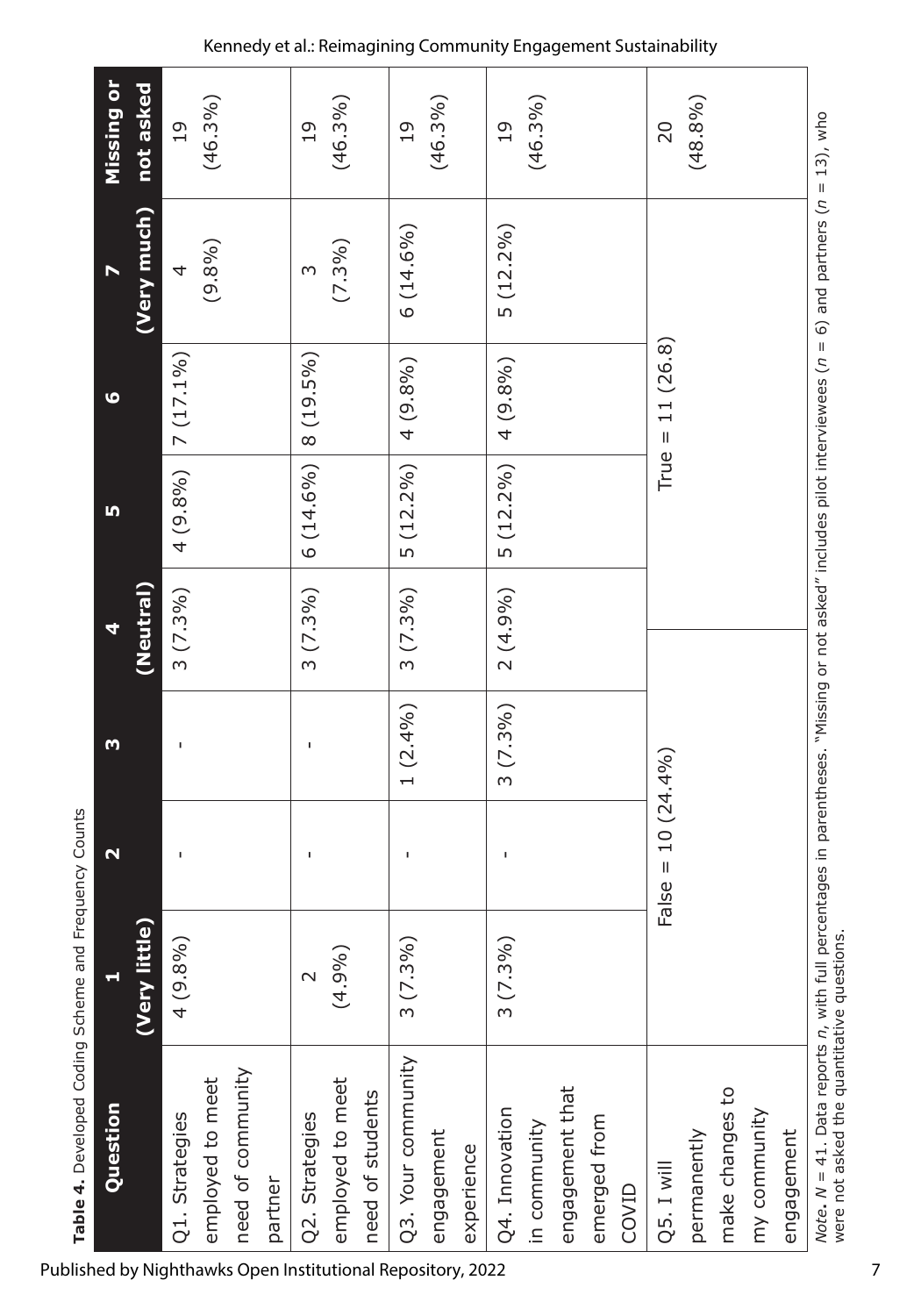higher that innovation in community engagement emerged from teaching during the COVID-19 pandemic. For Q5, 11 out of 22 faculty indicated that they plan to make permanent changes to their community-engaged processes or practices based on their experiences during the COVID-19 pandemic. Thus, faculty were overall positive in their perceptions of their ability to meet the needs of community partners and students, their own experiences, and the emergence of innovation during pandemic teaching.

## *Qualitative Assessment*

Original qualitative responses were coded thematically and restructured from wide to long in Microsoft Excel. They were then analyzed using IBM SPSS version 27 to restructure data into seven themes and to provide an overview of general frequencies that emerged. Table 5 summarizes the results of a contextual coding of the 41 responses, organized into seven core themes and an "other" category. A total of 170 text segments (*N*) were identified (where the unit of analysis is a text segment); therefore, the sample size (*n*) represents the number of text segments coded for each theme. Of the seven themes, the theme of loss and challenge appeared with the highest frequency.

| Table 5. Total Percentage and Frequency of |
|--------------------------------------------|
| Text Segments From Participant Responses   |
| $(N = 170)$                                |

| <b>Thematic codes</b> | n   | %    |
|-----------------------|-----|------|
| Action strategies     | 28  | 16.5 |
| Collaborative         |     |      |
| resilience            | 8   | 4.7  |
| Communication         |     |      |
| strategies            | 10  | 5.9  |
| Future uncertainty    | 20  | 11.8 |
| Loss and challenge    | 36  | 21.2 |
| Other                 | 26  | 15.3 |
| Student               |     |      |
| considerations        | 13  | 7.6  |
| Technology            | 29  | 17.1 |
| Total                 | 170 | 100  |

### *Question-Specific Qualitative Results*

Coded responses from the five open-ended questions were analyzed in SPSS. Results reported in Table 6 show the distribution of codes by question and respondent type. Research and teaching faculty were asked Questions 1 and 2, while research faculty, teaching faculty, and partners were asked Questions 3, 4, and 5. In Question 1, faculty were asked to describe the intended outcomes of the partnerships for their community-engaged course/research and if they were altered in significant ways by the pandemic. The majority of responses to this question were coded with the action strategies theme (25.8%), followed by the loss and challenge theme (19.4%), as faculty described the adjustments they made to their course or partnership during the pandemic. In Question 2, faculty were asked to report why their partnership was or was not implemented during the quarter. The faculty responses reflected a tie between the themes of action strategies (11.1 %) and technology (11.1%). In Question 3, to capture challenges, we asked faculty and partners what needs and challenges they faced during COVID-19. Over half (58.8%) of the responses were coded with the loss and challenges theme. In Question 4, which asked about how well respondents accommodated for COVID-19, and in Question 5, which asked about strategies used, the most often reported theme was technology, with 29.4% and 34.3% of responses coded for technology, respectively.

#### **Discussion**

The pandemic created challenges and opportunities for community engagement in the higher education context. Although we are still emerging from the pandemic and grappling with its repercussions, it is important to capture these responses at the moment of change as a sensemaking exercise, to acknowledge where we fell short, and to identify the mechanisms that led to our success. We structured our data capture around research questions that could inform our university and others about community engagement in terms of experience, adaptation, and sustainability. Moreover, by gathering responses from faculty and partners, we note our shared circumstances and what they mean for students, projects, and future university-community collaborations. We discuss these stories of change to learn to move forward and reimagine community engagement in a postpandemic world.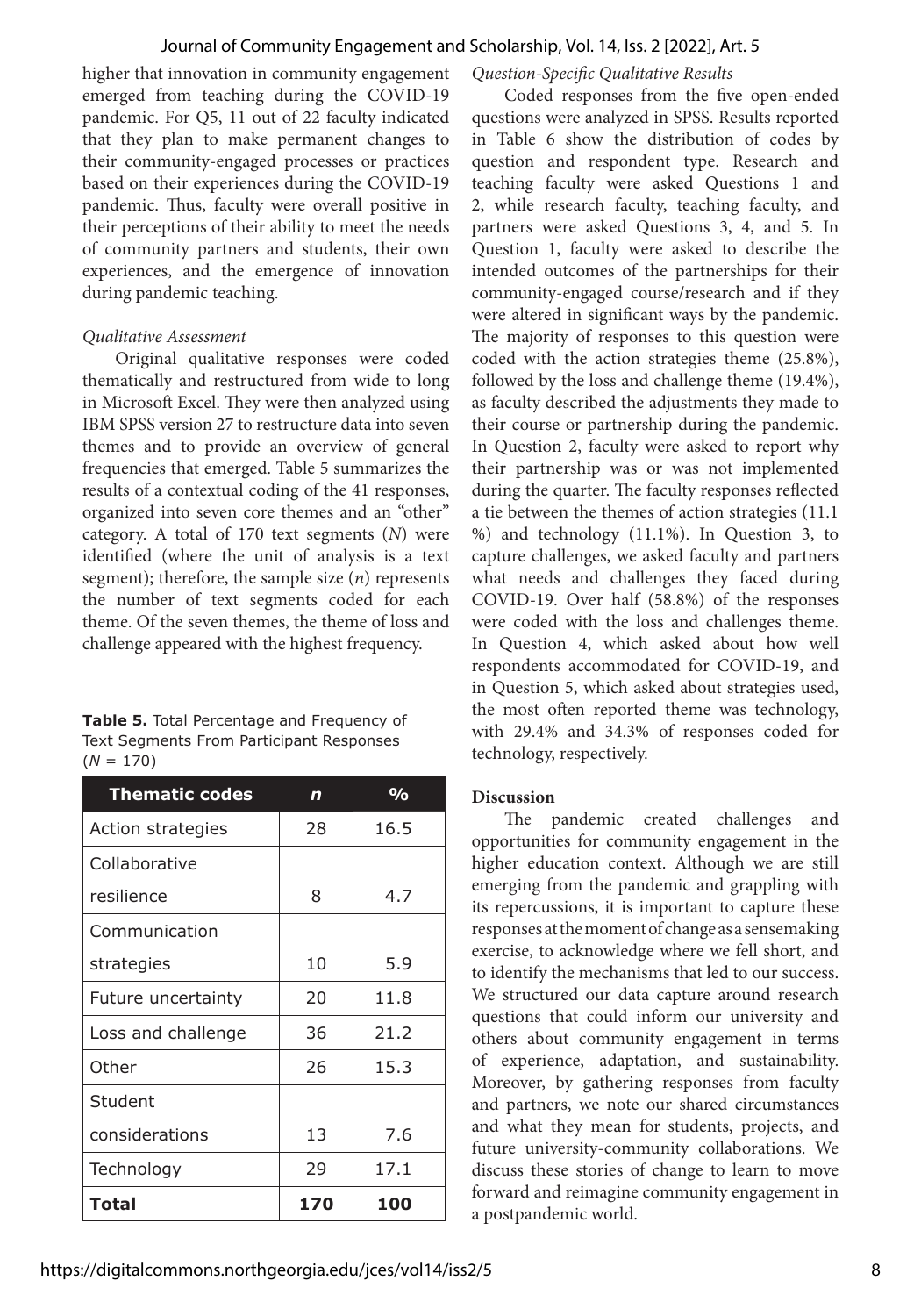|  |  |  | <b>Table 6.</b> Cross Tabulation of Text Segments by Respondent and Question ( $N = 170$ ) |  |  |
|--|--|--|--------------------------------------------------------------------------------------------|--|--|
|  |  |  |                                                                                            |  |  |

| <b>Coding categories</b>         | <b>Number of</b><br>responses<br>(n) | $%$ of<br>total<br>sample | <b>Teaching</b><br>faculty<br>(n) | <b>Research</b><br>faculty<br>(n) | <b>Partner</b><br>(n) |
|----------------------------------|--------------------------------------|---------------------------|-----------------------------------|-----------------------------------|-----------------------|
| Q1: Describe intended<br>outcome | $n = 31$                             |                           |                                   |                                   |                       |
| Action strategies                | 8                                    | 25.8                      | $\overline{7}$                    | $\mathbf{1}$                      | $\Omega$              |
| Future uncertainty               | 0                                    | 0                         | 0                                 | 0                                 | 0                     |
| Loss and challenge               | 6                                    | 19.4                      | 5                                 | $\mathbf{1}$                      | 0                     |
| Collaborative resilience         | $\overline{2}$                       | 6.5                       | 2                                 | 0                                 | 0                     |
| Student considerations           | $\mathbf{1}$                         | 3.2                       | $\mathbf{1}$                      | $\mathbf{0}$                      | 0                     |
| Technology                       | $\mathbf{1}$                         | 3.2                       | $\mathbf{1}$                      | $\Omega$                          | 0                     |
| Communication strategies         | 0                                    | $\mathbf 0$               | 0                                 | $\mathbf 0$                       | 0                     |
| Other                            | 13                                   | 41.9                      | 0                                 | $\mathbf 0$                       | 13                    |
| Q2. Partnership<br>executed      | $n = 36$                             |                           |                                   |                                   |                       |
| Action strategies                | $\overline{4}$                       | 11.1                      | 4                                 | $\mathbf 0$                       | 0                     |
| Future uncertainty               | 7                                    | 4.1                       | 7                                 | 0                                 | 0                     |
| Loss and challenge               | 3                                    | 8.3                       | 2                                 | $\mathbf{1}$                      | 0                     |
| Collaborative resilience         | $\mathbf{1}$                         | 2.8                       | 0                                 | $\mathbf{1}$                      | $\Omega$              |
| Student considerations           | 3                                    | 8.3                       | 3                                 | 0                                 | 0                     |
| Technology                       | $\overline{4}$                       | 11.1                      | 2                                 | $\overline{2}$                    | 0                     |
| Communication strategies         | $\mathbf{1}$                         | 2.8                       | 0                                 | $\mathbf{1}$                      | $\mathbf{0}$          |
| Other                            | 13                                   | 36.1                      | 0                                 | 0                                 | 13                    |
| Q3. Needs or challenges<br>faced | $n = 34$                             |                           |                                   |                                   |                       |
| Action strategies                | 5                                    | 14.7                      | 2                                 | 0                                 | 3                     |
| Future uncertainty               | $\mathbf{1}$                         | 2.9                       | $\mathbf 0$                       | $\mathbf{1}$                      | 0                     |
| Loss and challenge               | 20                                   | 58.8                      | 11                                | $\overline{2}$                    | $\overline{7}$        |
| Collaborative resilience         | $\overline{2}$                       | 5.9                       | $\boldsymbol{0}$                  | 0                                 | $\overline{2}$        |
| Student considerations           | 3                                    | 8.8                       | $\overline{2}$                    | $\mathbf{1}$                      | $\mathsf{O}\xspace$   |
| Technology                       | $\overline{2}$                       | 5.9                       | $\mathbf{1}$                      | $\mathbf{1}$                      | 0                     |
| Communication strategies         | $\mathbf{1}$                         | 2.9                       | $\mathbf{1}$                      | $\mathbf 0$                       | $\mathbf 0$           |
| Other                            | 0                                    | $\boldsymbol{0}$          | $\pmb{0}$                         | 0                                 | 0                     |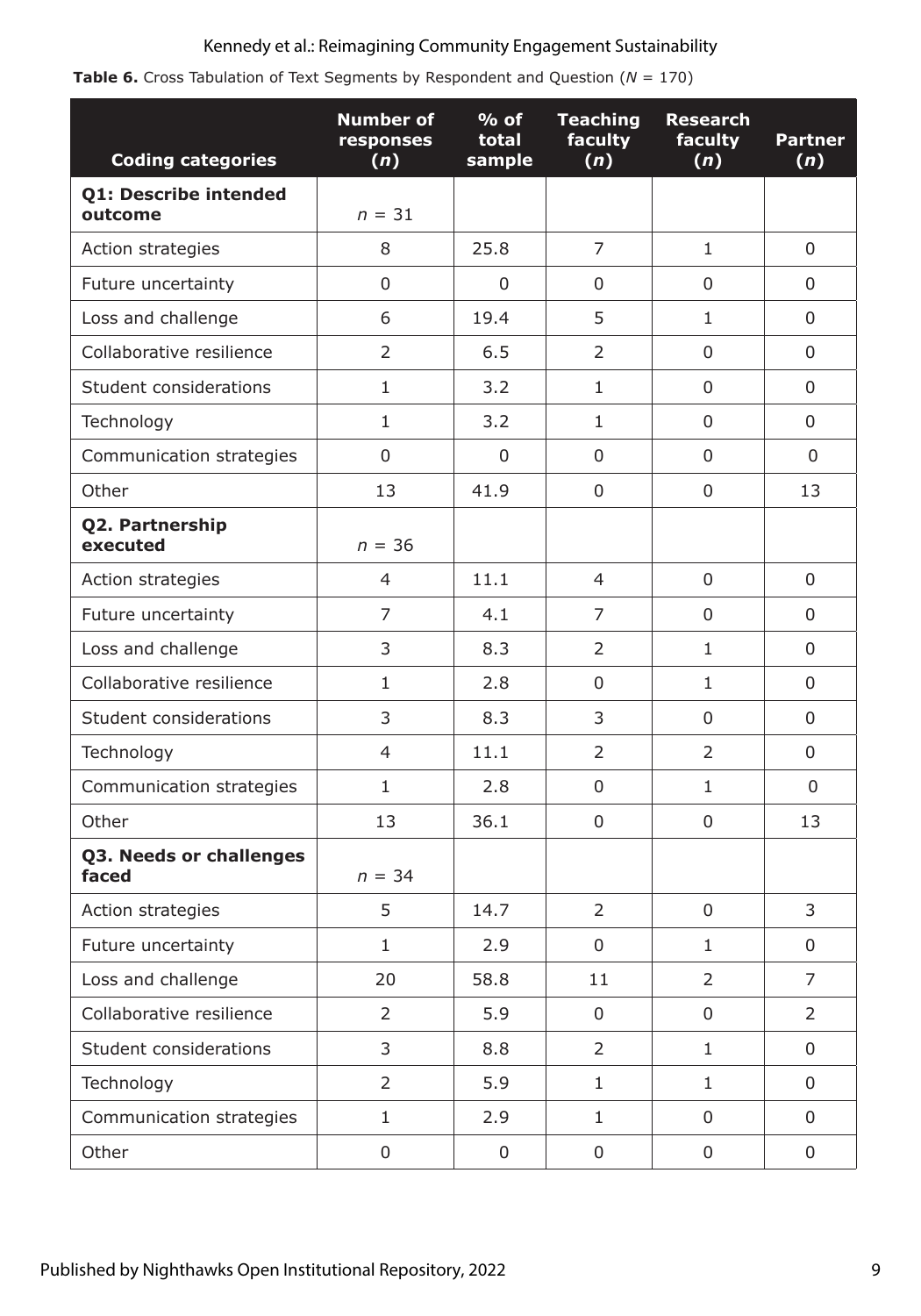| Table 6 (continued). Cross Tabulation of Text Segments by Respondent and Question (N = 170) |  |  |  |  |  |  |  |
|---------------------------------------------------------------------------------------------|--|--|--|--|--|--|--|
|---------------------------------------------------------------------------------------------|--|--|--|--|--|--|--|

| <b>Coding categories</b>      | <b>Number of</b><br>responses<br>(n) | $%$ of<br>total<br>sample | <b>Teaching</b><br>faculty<br>(n) | <b>Research</b><br>faculty<br>(n) | <b>Partner</b><br>(n) |
|-------------------------------|--------------------------------------|---------------------------|-----------------------------------|-----------------------------------|-----------------------|
| Q4. Accommodate<br>challenges | $n = 34$                             |                           |                                   |                                   |                       |
| Action strategies             | 8                                    | 23.5                      | $\overline{2}$                    | 3                                 | 3                     |
| Future uncertainty            | $\mathbf{1}$                         | 2.9                       | $\mathbf{1}$                      | $\Omega$                          | $\Omega$              |
| Loss and challenge            | 5                                    | 14.7                      | 3                                 | $\Omega$                          | 2                     |
| Collaborative resilience      | $\overline{2}$                       | 5.9                       | $\Omega$                          | $\Omega$                          | $\mathcal{P}$         |
| Student considerations        | 4                                    | 11.8                      | 3                                 | $\mathbf{1}$                      | $\Omega$              |
| Technology                    | 10                                   | 29.4                      | 5                                 | $\mathbf{1}$                      | $\overline{4}$        |
| Communication strategies      | $\overline{4}$                       | 2.4                       | $\overline{2}$                    | $\Omega$                          | $\overline{2}$        |
| Other                         | 0                                    | $\Omega$                  | 0                                 | 0                                 | $\Omega$              |
| Q5. New strategies<br>used    | $n = 35$                             |                           |                                   |                                   |                       |
| Action strategies             | 3                                    | 8.6                       | $\mathbf{1}$                      | $\mathbf{1}$                      | $\mathbf{1}$          |
| Future uncertainty            | 11                                   | 31.4                      | 6                                 | $\mathbf{1}$                      | $\overline{4}$        |
| Loss and challenge            | $\overline{2}$                       | 5.7                       | $\overline{2}$                    | $\Omega$                          | $\Omega$              |
| Collaborative resilience      | $\mathbf{1}$                         | 2.9                       | $\mathbf{1}$                      | $\Omega$                          | $\Omega$              |
| Student considerations        | $\overline{2}$                       | 5.7                       | $\mathbf{1}$                      | $\Omega$                          | $\mathbf{1}$          |
| Technology                    | 12                                   | 34.3                      | 5                                 | 3                                 | 4                     |
| Communication strategies      | $\overline{4}$                       | 11.4                      | $\mathbf{1}$                      | $\Omega$                          | 3                     |
| Other                         | 0                                    | 0                         | $\Omega$                          | $\Omega$                          | $\Omega$              |

## *Sense of Experience: Loss and Challenges*

A theme shared by teaching faculty and partners was *loss and challenge*. Responses coded with the loss and challenge theme relate to the trauma created by the pandemic. For example, a geography faculty member responded:

I consider my approach to [community engagement] is a place-based [community engagement]. So, without being "in" the community (both place and people who live there), in my case, the community residents in [a local] community, it was extremely hard to do a kind of community activity, in particular, community mapping, that I wanted to do.

A human-centered design faculty member indicated:

Having to be remote dramatically reduced our ability for students to observe the partners doing their normal work in their normal places of work. That eliminated a key source of data that is at the center of what it means to do robust humancentered design.

The partner respondents also expressed loss and challenge. This resonates with the mutuality of partnerships as outlined in the Carnegie Foundation's definition of engagement (Driscoll, 2008). For example, a community partner in the restoration field indicated: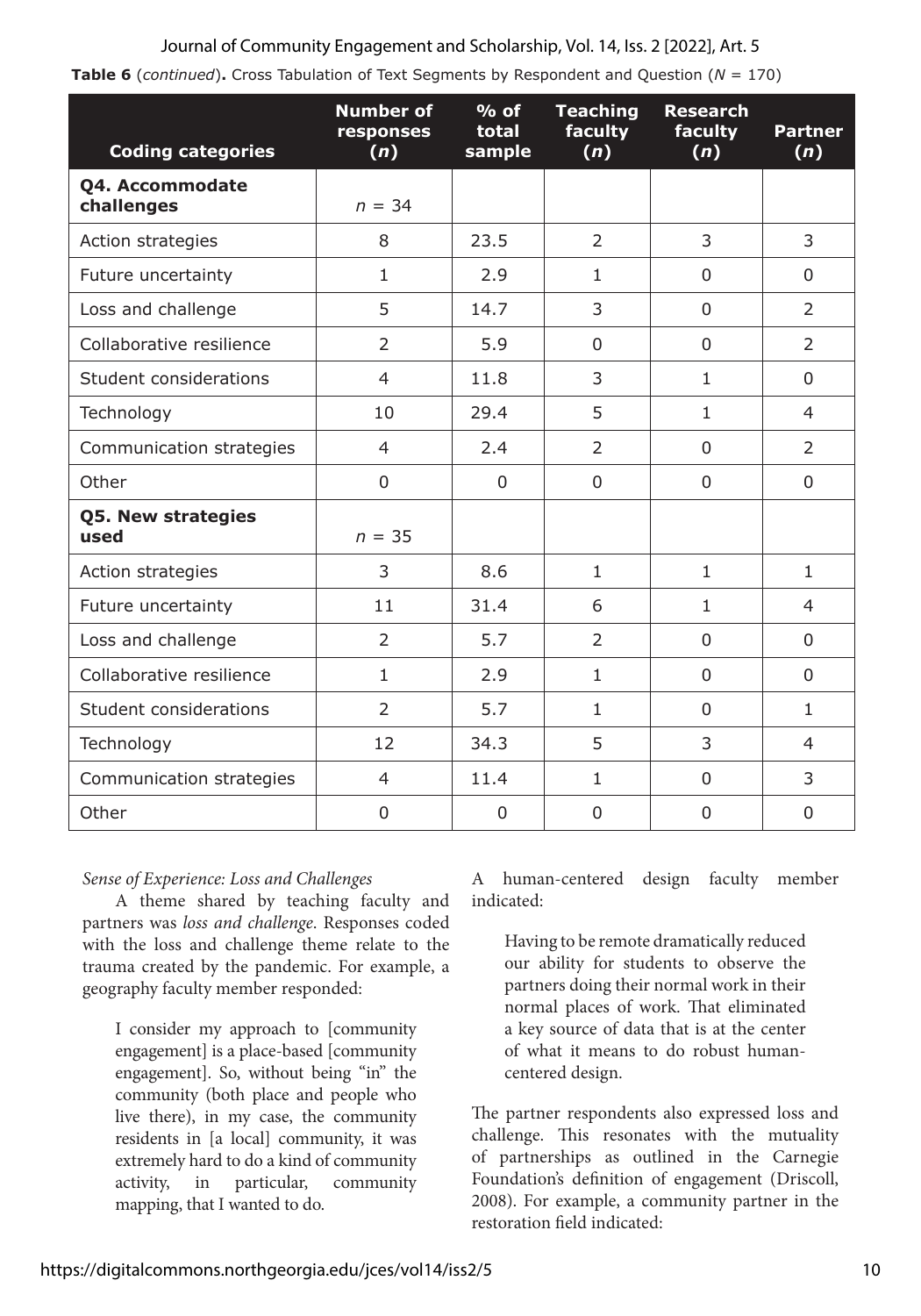The University put a stop to [partnership] team field work shortly before or at almost the same time as the city stopped allowing volunteer events. The result was that the team was not able to complete clearing work or other phases of implementation such as mulching and planting …. Not having the team available for physical work will delay implementation considerably on the team's site. That could be for more than a year.

Faculty and partners' perceptions of loss and challenge reflect the meaningful community engagement that was happening before the pandemic.

## *Sense of Experience: Future Uncertainty*

Another theme that emerged in faculty responses was *future uncertainty*. Responses coded with the future uncertainty theme relate to the challenges of uncertainty during the pandemic. A human-centered design faculty member shared uncertainty about how their course and community-engagement work would adapt in the future:

Regarding other changes, I have no idea. I will not be teaching this course until next academic year, and that's simply too far in the future to plan how to interact with partners. I don't have a good sense of how to do the observation/prototyping remotely.

In addition, a restoration ecology faculty member imagined socially distant community engagement policies in the future but also recognized that these would not persist postpandemic:

The protocols for work will include things like requiring mask wearing, maintaining 6' distances, no shared tool use, no food or water offered, sanitizing tools, limiting group size, requiring prior registration, encouraging bringing own gloves and tool, and shortening duration. I'm not sure any of those will persist postpandemic.

This also aligns with findings from the quantitative analysis; when asked if they would permanently make changes to their course or research based on their experiences during the pandemic, faculty responses were almost equally divided between true and false. This may reflect the uncertainty and desire to hold on to the past and restore a sense of prepandemic normalcy.

## *Sense of Adaptation: Action Strategies*

Our item analysis shows that, overall, faculty respondents felt that their success in meeting the needs of their community partners was relatively high. Faculty realized the need to pivot their objectives to make a community engagement experience possible online in spring and summer. The ability to react suggests that faculty were, to some extent, empowered employees that could take action to cope with their situation (Callan, 1993). Responses coded with the *action strategy* theme, which referred to the preparation and adaptation measures that faculty took during the pandemic, illustrate this. The following response from a nursing faculty member exemplifies this adaptive nature:

Of course, we were not able to be in the community and work "with" our partners in that way. Yet, the course was successful I think because of reshaping our objectives slightly and focusing on what we can do … what we can learn.

Another health studies faculty member spoke to the work that went into pivoting the class:

At the onset, first and foremost was reworking the syllabi to switch from face-toface fieldwork to remote fieldwork. Being frank with students and partners that there will be lots of trials and errors as the course was not initially conceptualized as a remote course. Working 24/7 to field questions from students who often need clarity as to the expectations.

These two faculty reshaped learning objectives and assignments in their courses to adapt to the remote realities caused by the pandemic and to meet the needs of their community partners.

Community partners' perspectives of community engagement during the pandemic also show that action strategies were effective in helping them adapt to the changed context. For example, a K–12 school partner reported:

There was no in-person community engagement. The partnership had to pivot and there were many challenges to engaging health care institutions during the pandemic. My role in the project was serving as a community partner and mentor for [the university] student nurses. The student nurses were broken into three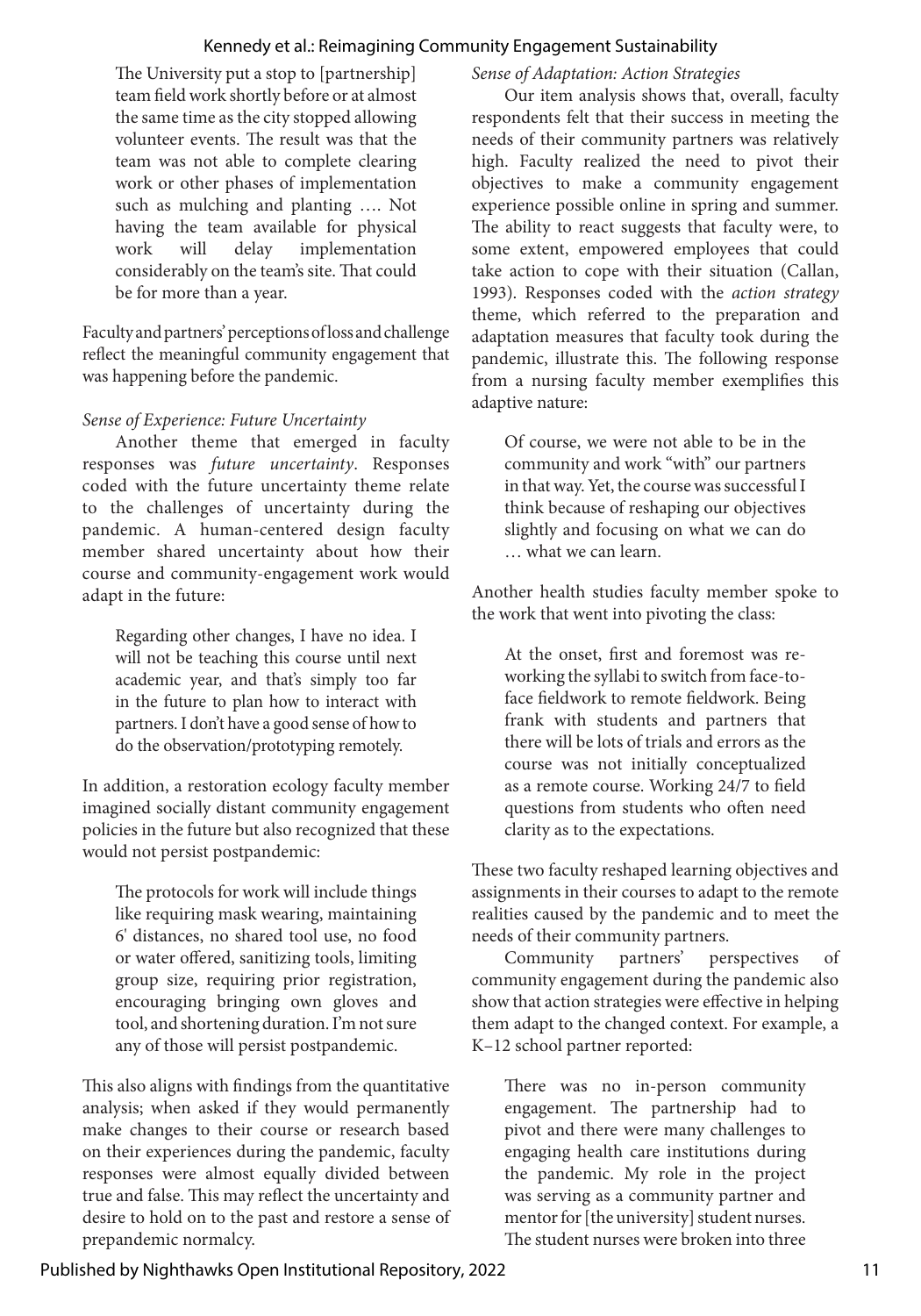separate groups that focused on either care continuity, care of the medically fragile, or immunization compliance. Regularly scheduled recurring Zoom meetings facilitated the information flow and brainstorming on how to best meet both goals. The student nurses grew their skillset and knowledge base by learning about state law requirements, informatics, community outreach, and engagement with local and state organizations. It was a terrific collaborative and symbiotic effort.

The management of partnerships exhibited in this response and others suggest that management strategies called for clear communication and collaborative goal setting between faculty and partners.

## *Sense of Adaptation: Technology*

Our item analysis shows that, overall, faculty felt that the innovation in community engagement that emerged from COVID-19 was moderate. However, their perceptions of their success in employing strategies to meet the needs of students and their feelings toward their overall community engagement experience were relatively high. Research faculty shared how *technology* enhanced their community-engaged research. For example, a geology researcher explained that technology meant a "lot more Zoom meetings with partners." An educational studies researcher also indicated the effectiveness of "Zoom chat while viewing video clips of reading instruction together online. This was a great way to see what my students were noticing and having questions about while viewing, making connections to readings and best practices." Another researcher in physical sciences stated, "We can reach new and diverse audiences through online events." These researchers used technology to strengthen communication with partners and explored new ways of knowing. However, not every community engagement partnership felt the benefits of technology. An interdisciplinary arts faculty member who partners with a regional incarceration facility noted:

This course is taught within the prison, and 50% of the students are prisoners with no access to the internet and no ability to collaborate which is the foundation of the course. Because of Covid [*sic*], access to the prison was not possible, and the course was cancelled.

This example highlights the dependency on and vulnerabilities of internet access as a core component of community engagement durability within the context of the pandemic.

Community partners also frequently referenced technology in their responses. For example, one partner wrote:

We learned much on how flexible all parties were. Zoom helped a lot and actually might have been a better tool to engage the workers at the food bank. It enabled students to assess the staff and access information but didn't impede the staff from doing their jobs.

Technology served as a tool to allow partners to continue their work in the community and maintain the connection and collaboration process with faculty. This may represent an opportunity to strengthen connections in new and less obstructive ways that may not have been considered before the pandemic.

## *Sense of Adaptation: Communication Strategies*

The focus on communication and expectation has also received attention in best practices reports for effective partnerships, which recommend forming reciprocal relationships with codeveloped plans, goals, power, and resources (Holland, 1999). Responses coded for *communication strategies* relate to faculty communication in the facultypartner relationship. In survey responses, multiple faculty mentioned successful communication tactics that helped them keep in touch with their partners during the pandemic. One faculty member said, for example, "Bringing in partners for remote chats instead of scheduling them to come to campus is something I'll likely keep up with." Another faculty mentioned "being frank with students and partners that there will be lots of trials and errors as the course was not initially conceptualized as a remote course." Still another noted, "Regularly scheduled recurring Zoom meetings facilitated the information flow and brainstorming on how to best meet both goals."

Interestingly, faculty noted that open communication at the onset of the pandemic helped assess whether partnerships should be continued or canceled: for instance, "There was open communication with the education director of the [partner] tribal college. Although we cancelled the program, we did keep open the possibility of running it again in the future." These faculty and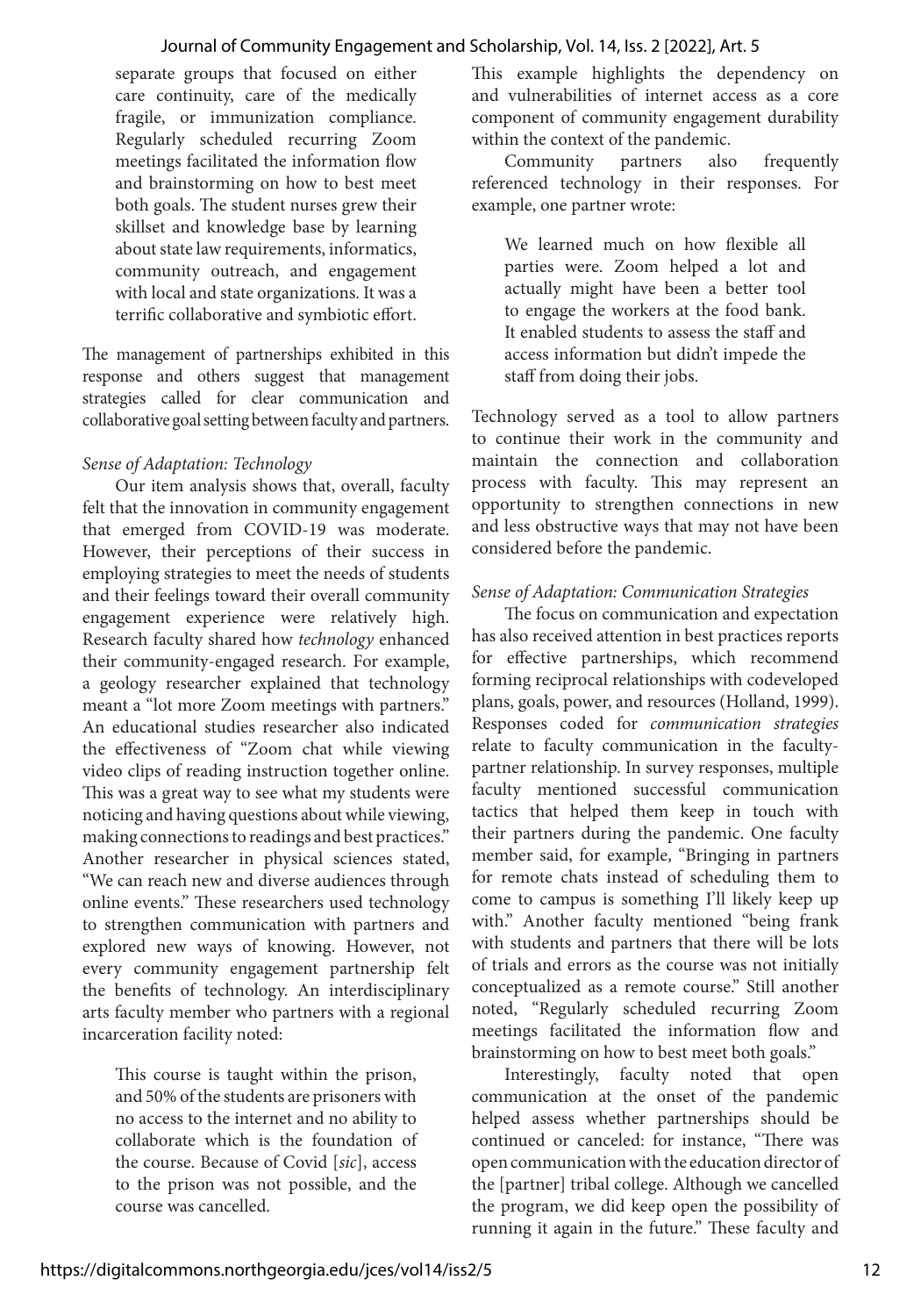partners employed individual communication strategies that enabled their community engagement to continue and, in some cases, thrive in new ways; communication also enabled trust in these partnerships even with a potential pause in community engagement. This outcome suggests that communication, and technology as a means to achieve it, may be continued as a future practice strategy postpandemic.

We also note that at the institutional level the community engagement office employed systematic communication tactics to support partners and faculty through active and consistent blanket email correspondence and individualized communication. We suspect that the combination of strong communication at both the individual faculty-partner level and the institutional level helped to support the durability of community engagement between the university and regional partners. Tentative best practices that emerge from this data are specific communication skills and tools that can be shared with faculty through faculty development programming in addition to an intentional community engagement crisis communication strategy that could encourage communication between the university and partners at multiple levels (institutional and individual) during times of crisis.

## *Sense of Sustainability: Collaborative Resilience*

Considering the data in Tables 3a and 3b, project-based community-engaged teaching methods seem to be more durable in the face of pandemic disruption than placementbased methods. Placement-based community engagement provides rich learning experiences for students; faculty mentioned the desire for students to "be 'in' the community," to "observe community partners doing work," and to conduct "physical work" like mulching and planting. At the same time, placement-based engagement can create obstacles for students related to transportation, time commitments, physical accessibility, family responsibilities, and the like (George-Paschal et al., 2019). An increase in or sustainment of project-based community engagement warrants further consideration for universities. That is, by developing project-based community-engaged teaching methods and institutional support structures, community engagement may be better poised to persist and be able to pivot when needed.

In the qualitative analysis, *collaborative resilience* was not a substantial theme, yet several of respondents' comments can contribute to our

understanding of current and potential resilience. Collaborative resilience responses relate to best practices or practices learned that may apply in the future. A faculty member noted:

Community engagement essentially came to a standstill. We worked diligently with our partners developing COVID-19 prevention plans and were at the ready when given [the] green light just recently to start up our Garden Stewards program at a very limited basis. No more than 4 volunteers working with a coordinator at any one time. We also have been able to designate many of our [university] Dedicated Independent Gardener volunteers as CRITICAL to our operations.

## A community partner described resilience this way:

[We] paused on community engagement with [the university] to set a foundation for successful online learning. 2 quarters into online learning, [our organization] is ready to bring [the university] back and merge into a virtual partnership with various job descriptions, online orientation and training, and projects.

## *Sense of Sustainability: Student Considerations*

Another theme that helps us think about community engagement sustainability is *student considerations*. Responses coded for student considerations relate to student behaviors and class management during the pandemic. While not high in frequency, these comments provide a unique point of impact around sustainability. For example, one researcher described:

Mostly, at least initially, uncertainty about what was allowable activity. The ongoing problem is the need for students to travel individually to the site. Students without cars can't participate because we can't carpool, and students with cars end up using extra gas.

## A teaching faculty member noted:

The course assignments were altered to focus solely on archival materials to accommodate students not being in class due to the pandemic. It worked for me when students did the research and put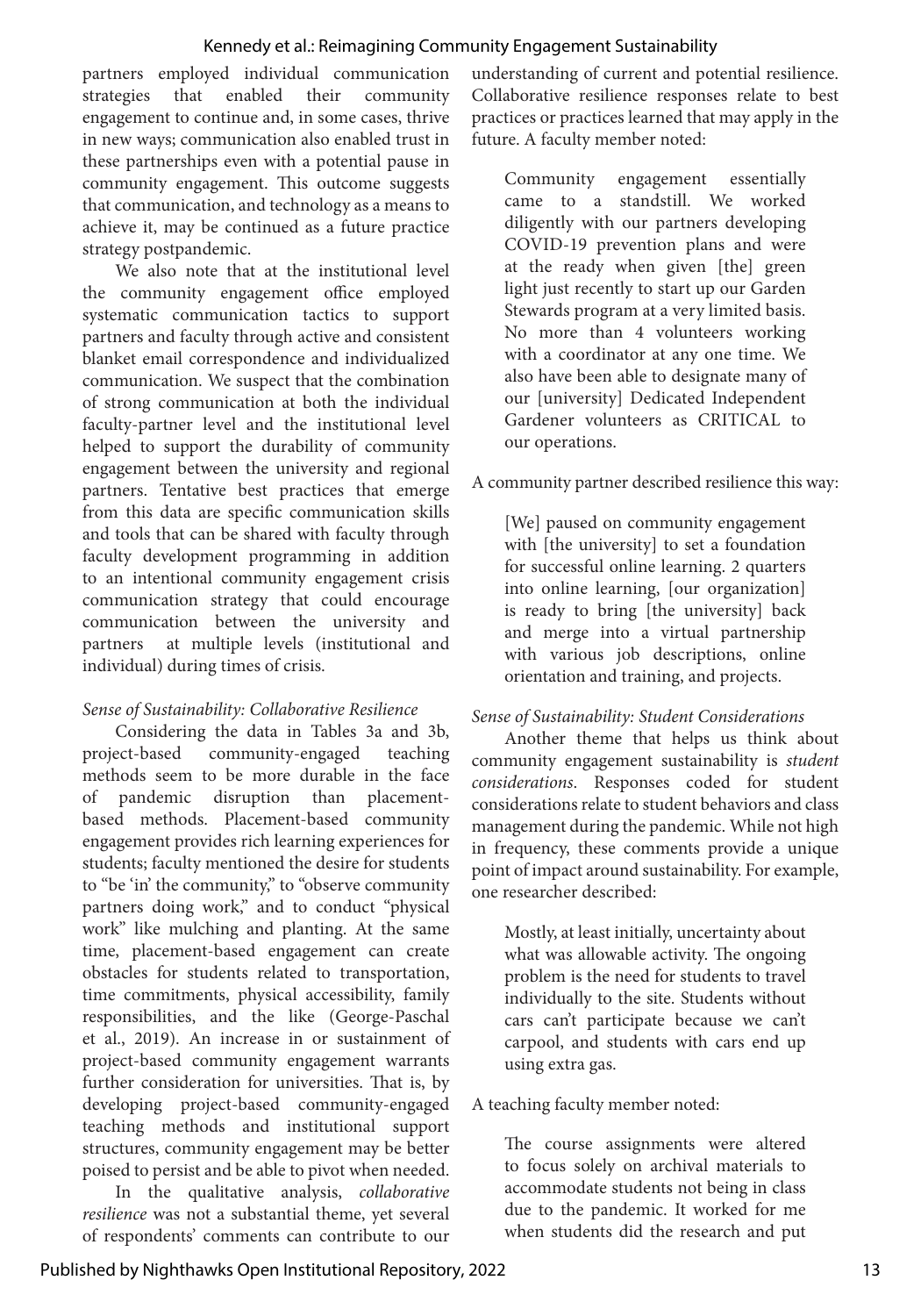the time into their work, which many did, but others didn't engage, and I think part of it is online use with technology and another part is summer 2020!

## A partner stated:

The [university] students engaged in this project are already licensed nurses and have a strong knowledge and experience base to bring to the course. Due in part to this background and experience, this fresh and diverse perspective brought great new ways to brainstorm solutions to the project and develop practical and successful solutions to best serve the community.

As such, it is important to recognize that student needs and challenges were taken into consideration in order for community engagement to persist during the pandemic.

## *Practical Implications*

Next, as a culminating outcome of the sensemaking activity, we translate the knowledge we've gained into suggested next steps. We share four implications. First, have a community engagement emergency management plan. We encourage other universities to host or enable a reflective space once the worst of the pandemic has passed. While our initial insights reveal a stage of grief, the near future may allow us to move beyond that stage to plan for the future. As part of a plan, it may be important to emphasize empowering action strategies. Our data collection shows that across respondent types, action strategies served to change or reframe community engagement courses/research. Finally, we acknowledged in our discussion that certain types of partnerships, specifically those that are placement-based, were the hardest-hit by the pandemic. For this reason, universities may wish to conduct a strategic assessment to understand the degree to which partnerships are diversified and sensitive to various disruptions (e.g., internet access vulnerability, place-based engagement, transportation needs, etc.).

Second, act with sympathy to the lost experience. In part, faculty and partners may have seen the survey as a way to share their grief, anxiety, and sorrow at the way the pandemic has played out. While we recognize that some partnerships needed to pause or cancel community engagement activities, many respondents were

able to still make community engagement happen. These respondents acknowledged that while the experience was different, there were some positives as well. That is, faculty were able to reframe the loss of the "typical" experience and pivot to offer a different, but still meaningful, community engagement experience. Although we do not have clear data on student perspectives, the recognition of student effort by faculty and partners provides an initial indication that students were not necessarily aware of what they potentially missed or did miss due to the pandemic. Thus, the burden falls on those with the partnership history. Taken together, our insights promote developing a support plan that can help both faculty and partners cope with the loss of "normalcy" and also think creatively about how they can assist each other through the crisis.

Third, be flexible to partners' needs and changing situations. Faculty's ability to be present and adaptable despite changing circumstances and needs can allow the partnership to continue to evolve and innovate. Disaster response theories debunk the popular opinion that affected populations succumb to hysteria, panic, and irrational "fight or flight" reactions during disasters. Instead, sociological disaster studies show that despite individuals and communities experiencing deep feelings of loss, anguish, anxiety, and fear during a developing crisis, they tend to act in organized, rational, and adaptive ways not only to aid in rescue and recovery paradigms but also to keep everyday life functioning normally (Rodríguez et al., 2016). These "emergent organizations" can accomplish their common goals by remaining nimble teams that emphasize ad hoc improvisation and timely responsiveness over bureaucracy and rule following (Quarantelli, 1985). This flexibility makes it possible for subgroups of institutions to maintain important community engagement programs and relationships and even "strengthen community identification" (Quarantelli, 1993). However, flexibility also comes with the price of higher instability, unpredictability, and possible inefficiencies of scale as well as the potential for exacerbating existing disparities.

Fourth, prioritize the enduring relationship with the partner. While the project may not run during the disaster, maintaining supportive communication that cultivates both the relationship with the partner and the partner's interests in the project itself may sustain future partnership work. We found in survey responses that faculty repeatedly spoke of their "connections" with their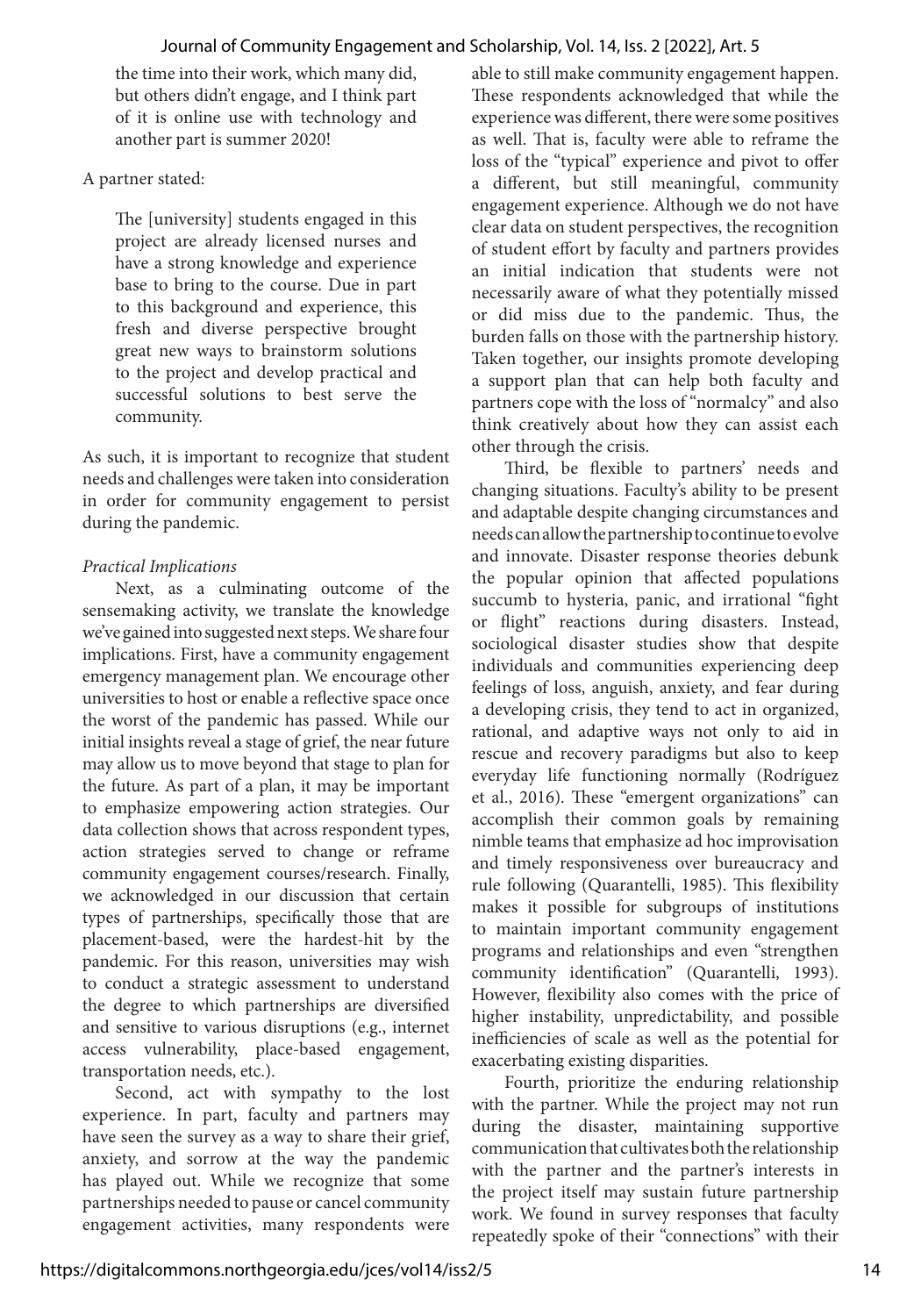partners. As such, even for those engagements that changed partners or canceled courses, there seemed to be trust between the faculty and partner that the partnership could be renewed after the pandemic. These indicators suggest that the institutional culture of engaging partners may have helped faculty be durable, continue courses/research, and plan for future partnerships. Therefore, our final recommendation is to work toward this level of understanding and commitment.

#### *Limitations*

While many of us are not disaster researchers, others have noted that because of the continued occurrence of natural and manmade disasters, faculty may find themselves "unexpectedly thrust into the arena of disaster-related research" (Richardson et al., 2009, p. 3). We wanted to understand the situation that we are living in and how we can move forward. While our purpose was to take a qualitative and quantitative approach, we acknowledge that there are limitations to our analysis. First, we realize that we use the academic quarter system versus the semester system. Many universities on the quarter system experienced the start of the pandemic landing between winter and spring quarters, whereas semester institutions experienced the pandemic's start in the middle of spring semester. As such, community engagement may need to pivot differently depending on the academic structure. Second, we also acknowledge that the qualitative analysis identified themes developed in our university context. The culture of our university and region therefore influenced the responses received. And, while these thematic codes provide inductive insights to our research questions, the analysis was limited by the nominal and ordinal data. A next step would be to extend these methodologies and approaches to provide more robust revelations into themes across higher education.

#### **Conclusion**

Using a sensemaking approach, we learned what community engagement during the pandemic meant for faculty and partners. Moreover, we uncovered insights about practices that can help sustain community engagement in a durable way after the pandemic. While there was some expectation that our results would reveal considerable accommodations during the pandemic, we did not expect that faculty and partners would experience a sense of loss related to the collaboration and the grief of a pandemic such as COVID-19. This speaks to the level of investment and effort that faculty and community partners invest in community engagement collaborations to benefit community outcomes and student learning, which may be underestimated by community engagement administrators and offices. Although we are still reflecting on our experience with the COVID-19 pandemic, the process of thinking critically and proactively about community engagement and its durability is essential to thriving partnerships in the future.

#### **References**

Bohm, A. (2004). Theoretical coding: Text analysis in grounded theory. In U. Flick, E. von Kardorff, & I. Steinki (Eds.), *A companion to qualitative research* (pp. 270–275). Sage.

Bowers, A.M. (2017). University-community partnership models. *Journal of Higher Education Outreach and Engagement*, *21*(2), 37–64.

Boyer, E.L. (1990). *Scholarship reconsidered: Priorities of the professoriate*. Carnegie Foundation for the Advancement of Teaching.

Boyle, M.-E., Ross, L., & Stephens, J.C. (2011). Who has a stake? How stakeholder processes influence partnership sustainability. *Gateways: International Journal of Community Research and Engagement*, *4*, 100–118. [https://doi.org/10.5130/](https://doi.org/10.5130/ijcre.v4i0.1778 ) [ijcre.v4i0.1778](https://doi.org/10.5130/ijcre.v4i0.1778 )

Brown, A.D., Stacey, P., & Nandhakumar, J. (2008). Making sense of sensemaking narratives. *Human Relations*, *61*(8), 1035–1062. [https://doi.](https://doi.org/10.1177/0018726708094858 ) [org/10.1177/0018726708094858](https://doi.org/10.1177/0018726708094858 )

Burton, S., Hutchings, S., Lundy, C., & Lyons-Lewis, A. (2019). Evaluating the complexity of service-learning practices: Lessons from and for complex systems theory. *Journal of Higher Education Outreach and Engagement*, *23*(3), 89–103.

Callan, V.J. (1993). Individual and organizational strategies for coping with organizational change. *Work & Stress*, *7*(1), 63-75. <https://doi.org/10.1080/02678379308257050>

Choi, J., Deshmukh, A., & Hastak, M. (2019). Seven-layer classification of infrastructure to improve community resilience todisasters. *Journal of Infrastructure Systems*, *25*(2). [https://doi.](https://doi.org/10.1061/(ASCE)IS.1943-555X.0000486 ) [org/10.1061/\(ASCE\)IS.1943-555X.0000486](https://doi.org/10.1061/(ASCE)IS.1943-555X.0000486 ) 

Dong, X., Chang, E.-S., Simon, M., & Wong, E. (2011). Sustaining community-university partnerships: Lessons learned from a participatory research project with elderly Chinese. *Gateways: International Journal of Community Research and Engagement*, *4*, 31–47.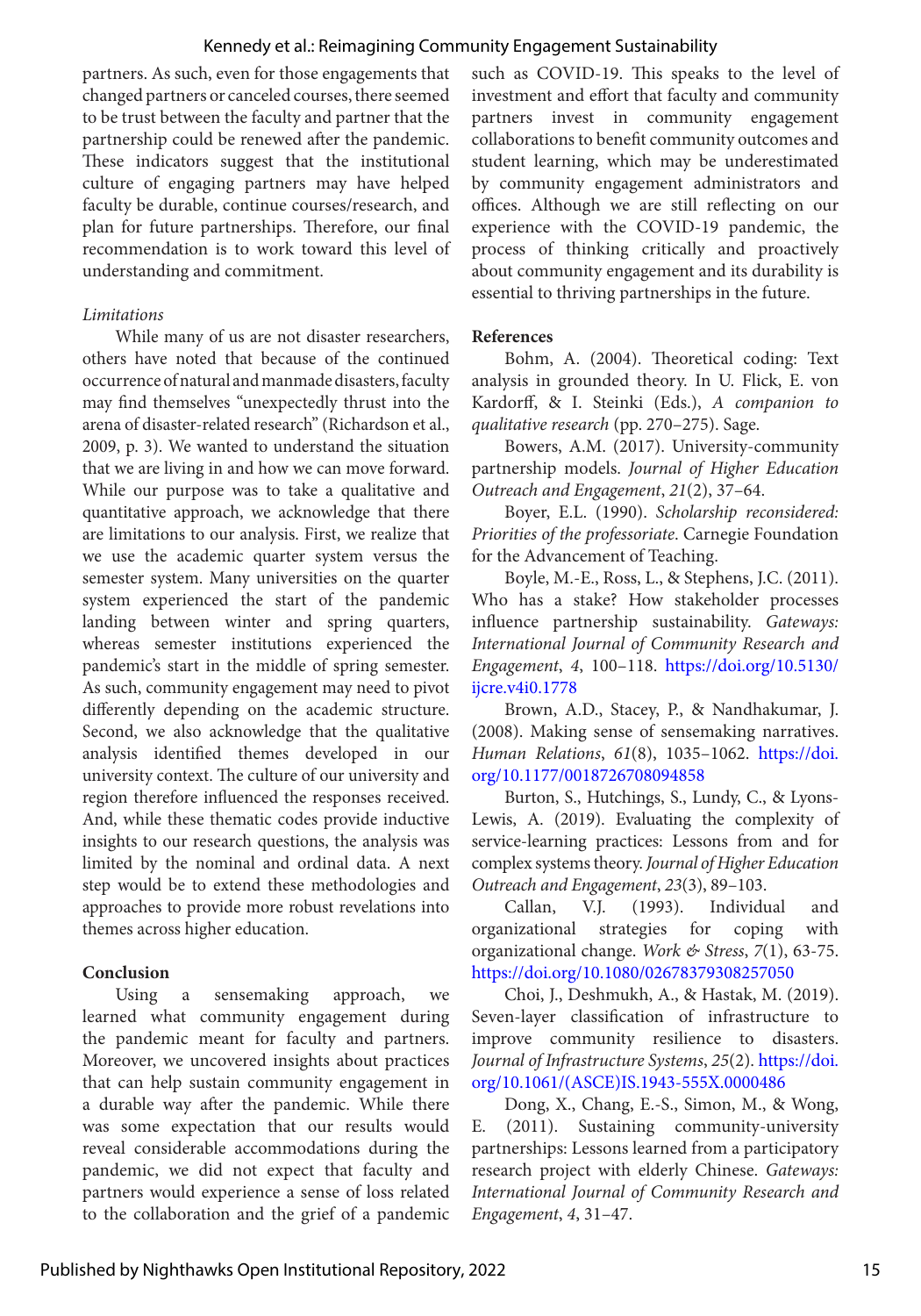Driscoll, A. (2008). Carnegie's communityengagement classification: Intentions and insights. *Change: The Magazine of Higher Learning*, *40*(1), 38–41. [https://doi.org/10.3200/CHNG.40.1.38-41](https://doi.org/10.3200/CHNG.40.1.38-41 )

Echterling, L.G., Presbury, J.H., & McKee, J.E. (2004). *Crisis intervention: Promoting resilience and resolution in troubled times*. Prentice Hall.

Evans-Cowley, J. (2006). Service-learning in disaster recovery: Rebuilding the Mississippi Gulf Coast. *Journal of Higher Education Outreach and Engagement*, *11*(4), 109–124.

Gagnon, E., O'Sullivan, T., Lane, D.E., & Paré, N. (2016). Exploring partnership functioning within a community-based participatory intervention to improve disaster resilience. *Journal of Higher Education Outreach and Engagement*, *20*(2), 25–52.

George-Paschal, L., Hawkins, A., & Graybeal, L. (2019). Investigating the overlapping experiences and impacts of service-learning: Juxtaposing perspectives of students, faculty, and community partners. *Michigan Journal of Community Service Learning*, *25*(2), 43-61. [https://doi.org/10.3998/](https://doi.org/10.3998/mjcsloa.3239521.0025.203) [mjcsloa.3239521.0025.203](https://doi.org/10.3998/mjcsloa.3239521.0025.203)

Gephart, R.P., Jr. (1992). Sensemaking, communicative distortion and the logic of public inquiry legitimation. *Industrial Crisis Quarterly*, *6*(2), 115–135. [https://doi.](https://doi.org/10.1177/108602669200600204 ) [org/10.1177/108602669200600204](https://doi.org/10.1177/108602669200600204 )

Grenier, L., Robinson, E., & Harkins, D.A. (2020). Service-learning in the COVID19 era: Learning in the midst of crisis. *Pedagogy and the Human Sciences*, *7*(1), Article 5. [https://](https://scholarworks.merrimack.edu/phs/vol7/iss1/5) [scholarworks.merrimack.edu/phs/vol7/iss1/5](https://scholarworks.merrimack.edu/phs/vol7/iss1/5)

Holland, B.A. (1999). Factors and strategies that influence faculty involvement in public service. *Journal of Public Service and Outreach*, *4*(1), 37–43.

Holland, B.A. (2009). Will it last? Evidence of institutionalization at Carnegie classified community engagement institutions. *New Directions for Higher Education*, *2009*(147), 85–98. [https://doi.](https://doi.org/10.1002/he.361) [org/10.1002/he.361](https://doi.org/10.1002/he.361)

Maitlis, S., & Christianson, M. (2014). Sensemaking in organizations: Taking stock and moving forward. *Academy of Management Annals*, *8*(1), 57–125. [https://doi.org/10.1080/19416520.20](https://doi.org/10.1080/19416520.2014.873177 ) [14.873177](https://doi.org/10.1080/19416520.2014.873177 )

National Centers for Environmental Information. (2022). *Billion-dollar weather and climate disasters: Overview*. National Oceanic and Atmospheric Administration. [https://www.ncdc.](https://www.ncdc.noaa.gov/billions/) [noaa.gov/billions/](https://www.ncdc.noaa.gov/billions/)

O'Meara, K., & Rice, R.E. (Eds.). (2005). *Faculty priorities reconsidered: Rewarding multiple forms of scholarship*. Jossey-Bass.

Quarantelli, E.L. (1985). *Emergent citizen groups in disaster preparedness and recovery activities* (Final Project Report #33)*.* University of Delaware Disaster Research Center. [http://](http://udspace.udel.edu/handle/19716/1206) [udspace.udel.edu/handle/19716/1206](http://udspace.udel.edu/handle/19716/1206)

Quarantelli, E.L. (1993). Community crises: An exploratory comparison of the characteristics and consequences of disasters and riots. *Journal of Contingencies and Crisis Management*, *1*(2), 67-78. [https://doi.org/10.1111/j.1468-5973.1993.](https://doi.org/10.1111/j.1468-5973.1993.tb00009.x) [tb00009.x](https://doi.org/10.1111/j.1468-5973.1993.tb00009.x)

Quarantelli, E.L. (1998). Introduction: The basic question, its importance, and how it is addressed in this volume. In E. L. Quarantelli (Ed.), *What is a disaster? Perspectives on the question* (pp. 1–8). Routledge.

Richardson, R.C., Plummer, C.A., Barthelemy, J.J., & Cain, D.S. (2009). Research after natural disasters: Recommendations and lessons learned. *Journal of Community Engagement and Scholarship*, *2*(1), Article 2. [https://digitalcommons.](https://digitalcommons.northgeorgia.edu/jces/vol2/iss1/2) [northgeorgia.edu/jces/vol2/iss1/2](https://digitalcommons.northgeorgia.edu/jces/vol2/iss1/2)

Rodriguez, H., Trainor, J., & Quarantelli, E.L. (2006). Rising to the challenges of a catastrophe: The emergent and prosocial behavior following Hurricane Katrina. *The Annals of the American Academy of Political and Social Science*, *604*(1), 82- 101. [https://doi.org/10.1177/0002716205284677](https://doi.org/10.1177%2F0002716205284677)

Vargiu, A., Cocco, M., & Ghibellini, V. (2019). Ensuring durability of community-university engagement in a challenging context: Empirical evidence on science shops. *Gateways: International Journal of Community Research and Engagement*, *12*(2), 1–18. [https://doi.org/10.5130/ijcre.](https://doi.org/10.5130/ijcre.v12i2.6726 ) [v12i2.6726](https://doi.org/10.5130/ijcre.v12i2.6726 )

Weerts, D.J. (2019). Resource development and the community engagement professional: Building and sustaining engaged institutions. *Journal of Higher Education Outreach and Engagement*, *23*(1), 9–34.

Weick, K.E. (1995). *Sensemaking in organizations* (Vol. 3). Sage.

Weick, K.E., Sutcliffe, K.M., & Obstfeld, D. (2005). Organizing and the process of sensemaking. *Organization Science*, *16*(4), 409–421. [https://doi.](https://doi.org/10.1287/orsc.1050.0133 ) [org/10.1287/orsc.1050.0133](https://doi.org/10.1287/orsc.1050.0133 )

Welch, M. (2016). *Engaging higher education: Purpose, Platforms, and Programs for Community Engagement*. Stylus Publishing.